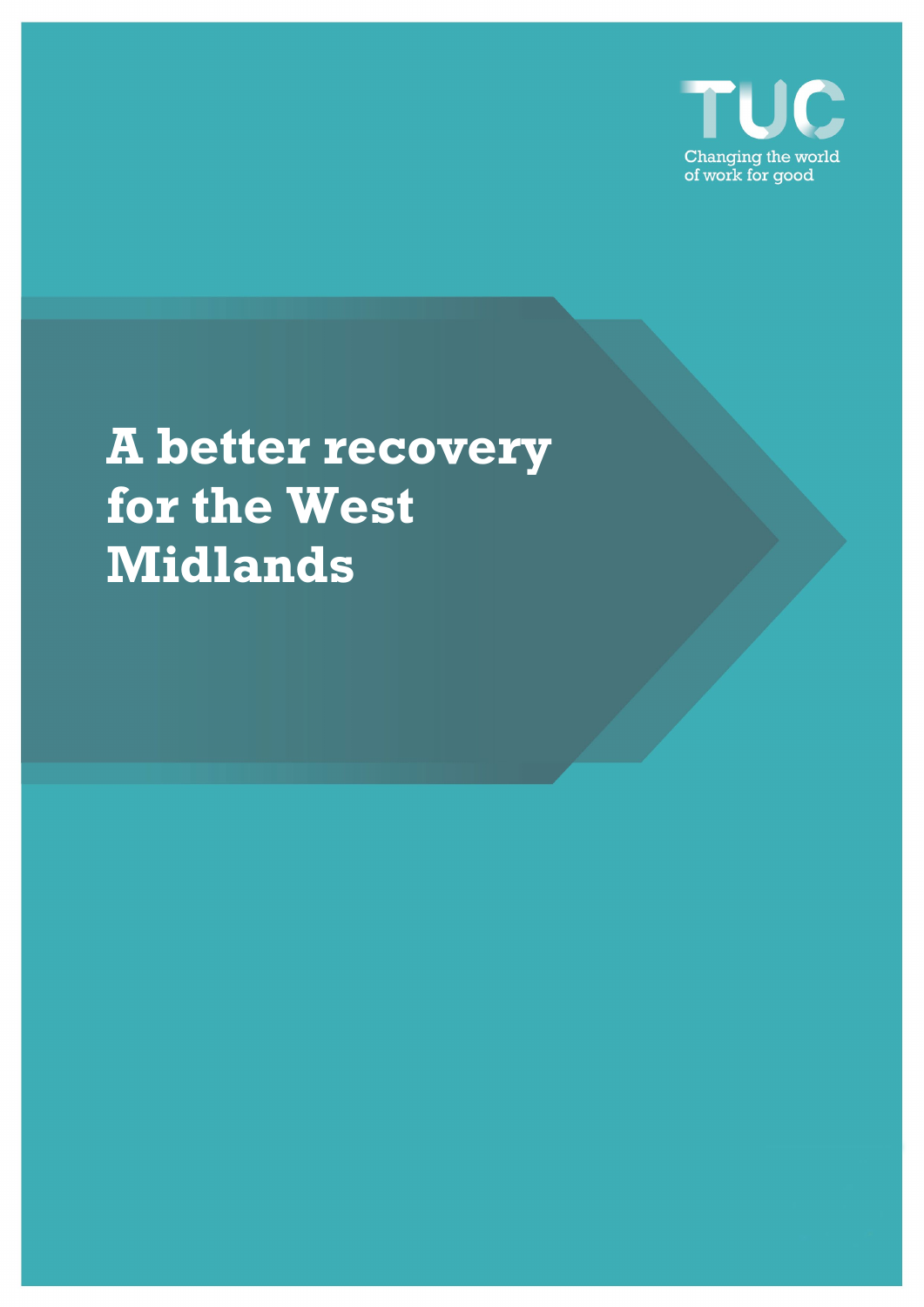# **1. Introduction**

Urgent action is needed to rebuild our economy after coronavirus.

The lockdown of the economy has already caused a sharp rise in numbers claiming workrelated benefits, including unemployment benefit. While the official unemployment rate has so far held steady, over a quarter of all workers have been furloughed. These jobs will become vulnerable as the Job Retention Scheme ends in October. As temporary support measures are wound down, a major economic stimulus will be needed if we are to avoid mass unemployment.

The scale of action needed is also an opportunity to address long-running problems in the British economy, including the long-run decline of our industrial base, which has contributed to regional inequalities and the growth of insecure and low paid jobs, while stepping up action to decarbonise our economy and better preparing our public services to deal with future challenges.

The [TUC has set out](https://www.tuc.org.uk/ABetterRecovery) the measures needed nationally to rebuild our economy:

- **Decent work and a new way of doing business**, including a £10 an hour minimum wage, a ban on zero-hours contracts, boosting collective bargaining, giving workers a voice at the heart of government by establishing a National Recovery Council.
- **Building a sustainable industrial base and a green economy**, including establishing a recovery programme to deliver over a million new jobs and an ambitious job guarantee scheme to decarbonise the economy, funding a right to retrain, requirements for government investment programmes to rebuild UK manufacturing supply chains, and ensuring every government investment project comes with a plan for decent jobs.
- **Equality at work**, including a day one right to flexible working for all, greater protections for pregnant women and new mums, better resourcing of Access to Work, compliance with the public sector equality duty.
- **Rebuilding public services**, including a pay rise for all public sector workers, sustainable funding and a proper workforce strategy for social care, a funding settlement for the NHS, local government, education and other public services, and an end to outsourcing.
- **A real safety net**, including reforming universal credit so it better supports working people, removing benefits conditionality, increasing the rate of statutory sick pay and maintaining the state pension triple lock.

We want to see regional and devolved nation recovery panels, mirroring a National Recovery Council for the UK, representing unions, employers, Jobcentre Plus, relevant civic partners and local and regional governments, to feed into the planning and delivery of recovery strategies at local and devolved nation level.

These regional and devolved nation structures are essential because there are wide variations across the country in terms of both the nature and scale of the challenges faced and the institutional arrangements and capacities for addressing these challenges. In these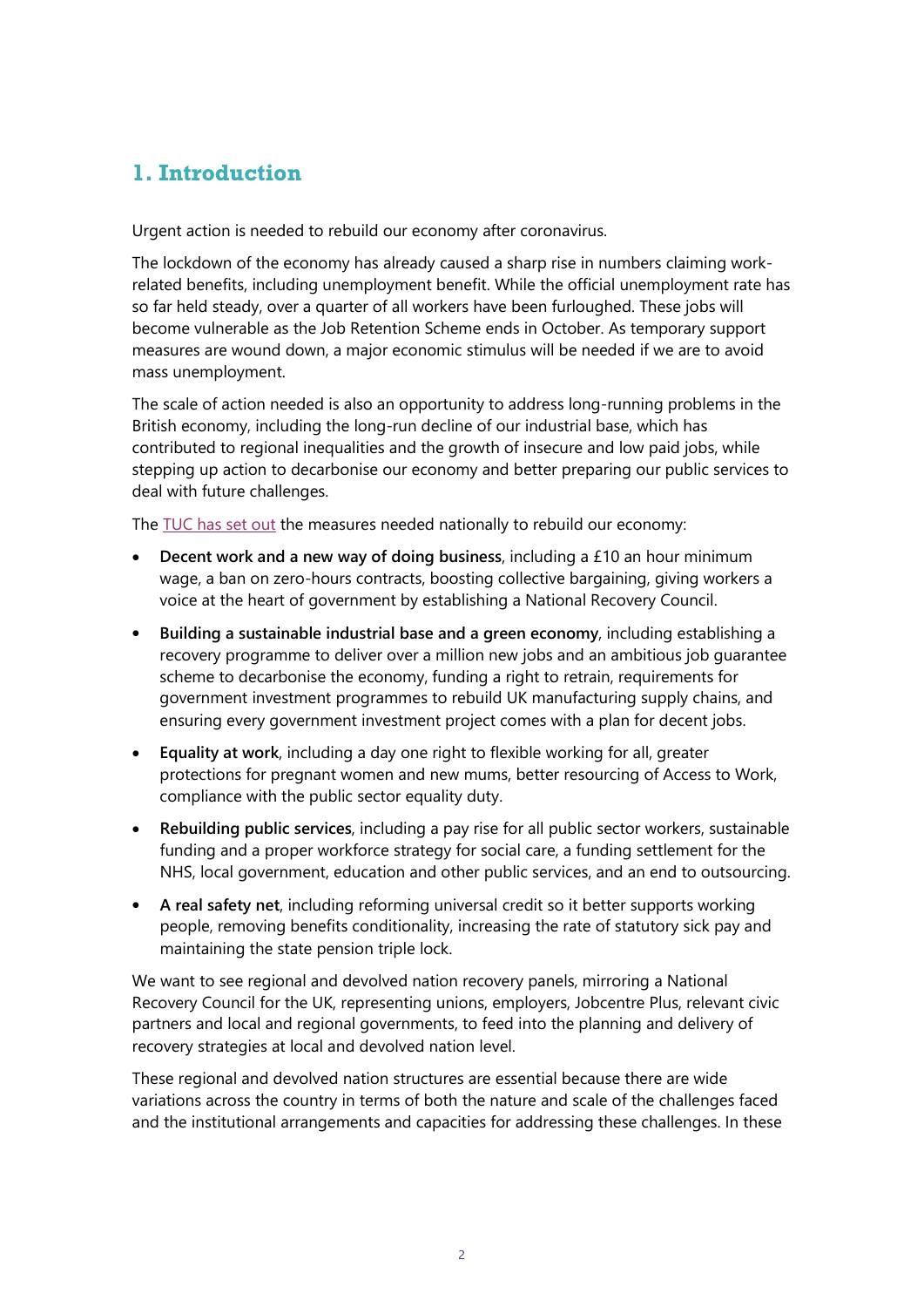circumstances, a one size fits all solution will not work. Instead, we need to turn headline objectives into tailored strategies for each region.

Furthermore, different parts of the country will not be equally hit. The economy is already highly regionally imbalanced and uneven impact of lockdown on different sectors, combined with their uneven regional spread, means there is a danger of compounding regional inequalities. 9 per cent of the West Midlands' employment is in at risk occupations, rising to 25 per cent for workers age 25 and under.<sup>[1](#page-2-0)</sup> Indeed, KPMG have reported that the West Midlands is likely to be the most affected region with economic activity anticipated to slump by 10.1 per cent given the hundreds of factories connected to the automotive sector.<sup>[2](#page-2-1)</sup>

We hope to see action on these measures in the chancellor's summer fiscal event, but there is much that the West Midlands can do within existing structures.

As well as calling on the chancellor to provide support for the West Midlands as part of a national recovery plan, this report sets out a recovery plan for the region that the West Midlands Combined Authority (WMCA) and LEPs can start putting into action right away.

<span id="page-2-0"></span><sup>1</sup> TUC analysis of Labour Force Survey Q1 2020

<span id="page-2-1"></span><sup>2</sup> KPMG, April 2020[. Chief Economists note: levelling up and COVID-19.](https://home.kpmg/uk/en/home/insights/2020/04/chief-economist-s-note-levelling-up-and-covid-19.html)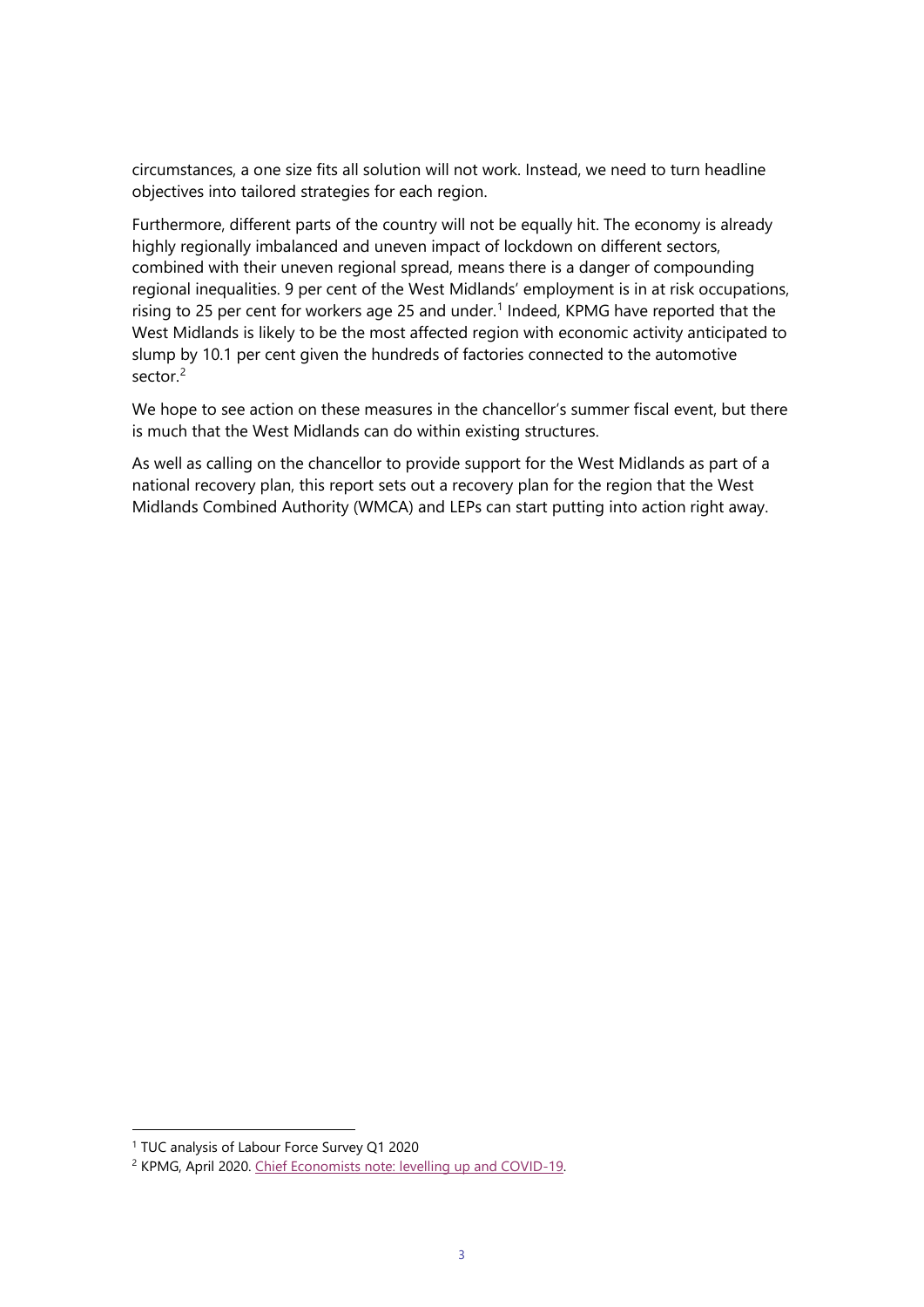## **2. West Midlands Combined Authority economic snapshot**

The West Midlands has huge economic strengths. Its central location, nine universities and leading role in advanced manufacturing in the automotive and aerospace sectors puts the region in a strong position to secure growth and good jobs.

However, we need to be mindful of history and learn lessons of how we have been both successful and fallen short in building our economic resilience.

In 2015, TUC research identified Birmingham Northfield as the country's living wage hotspot, with a greater percentage of workers paid below the living wage than any other constituency in the UK. This was hugely telling as Northfield was the home of the Rover car plant with good jobs, pay and security. When Rover closed in 2005, these skills and jobs were all lost driving Northfield into an economy based on low-wage, insecure work. We must not allow this to happen.

The good thing is that we know we can avoid these mistakes. After the great financial crash of 2008, JLR was in huge economic strife, but through genuine joint working with Unite the plant was saved, and we see the success of JLR today, bringing well paid, secure jobs to thousands of workers both directly and through the supply chain.

We must use these lessons from history to ensure that we put in a place an industrial strategy for the West Midlands that both supports our existing industrial strength and also positions our region to be at the forefront of a green industrial revolution.

#### **2.1 The regional economy**

The latest full year of regional growth data we have, for 2018, shows that the growth value added (GVA) figures for the West Midlands were significantly higher than the rest of the UK, at 2.1 per cent compared to 1.[3](#page-3-0) per cent.<sup>3</sup>

Economic activity in the West Midlands is more concentrated in manufacturing than the rest of the UK, with 15 per cent of activity here, compared to 10 per cent across the country.

<span id="page-3-0"></span><sup>&</sup>lt;sup>3</sup> ONS, December 2019. [Regional gross value added \(balanced\) per head and income components](https://www.ons.gov.uk/economy/grossvalueaddedgva/datasets/nominalregionalgrossvalueaddedbalancedperheadandincomecomponents)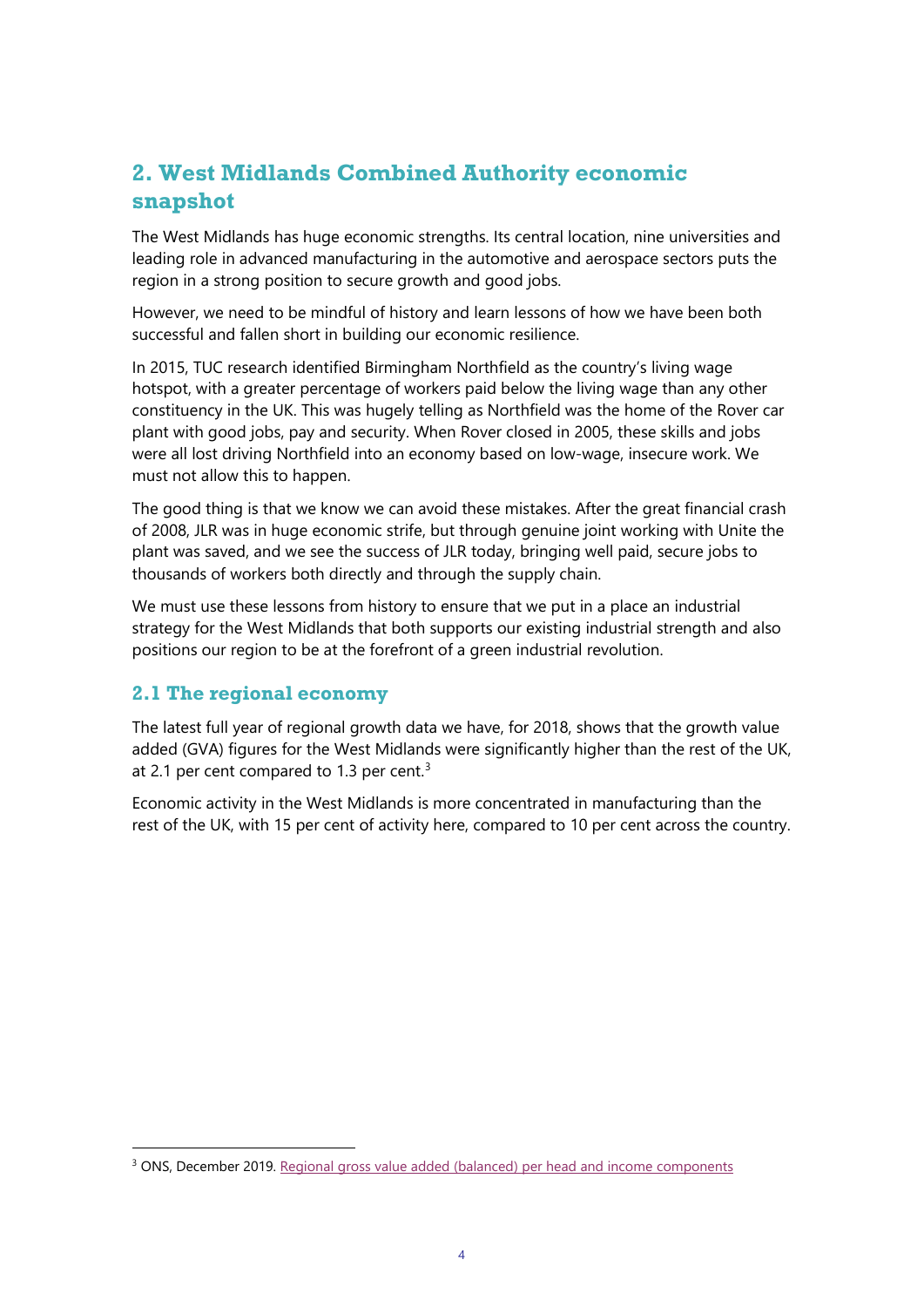

Source: ONS 2019

### **2.2 Where do people work and what is their job quality like?**

The latest statistics, covering the period February–April 2020, before the economic impacts of the coronavirus pandemic had been fully felt, show that 74.5 per cent of the working age population were employed in the West Midlands, slightly lower than the UK average of 76.4 per cent, with an unemployment rate of 4.8 per cent (compared to 3.9 per cent across the  $UK).<sup>4</sup>$  $UK).<sup>4</sup>$  $UK).<sup>4</sup>$ 

People in the West Midlands are significantly more likely to be employed in manufacturing than in the rest of the UK.



Source: TUC analysis of Labour Force Survey, Q4 2019

<span id="page-4-0"></span><sup>4</sup> ONS, June 2020. [Labour market in the regions of the UK:](https://www.ons.gov.uk/employmentandlabourmarket/peopleinwork/employmentandemployeetypes/bulletins/regionallabourmarket/june2020) June 2020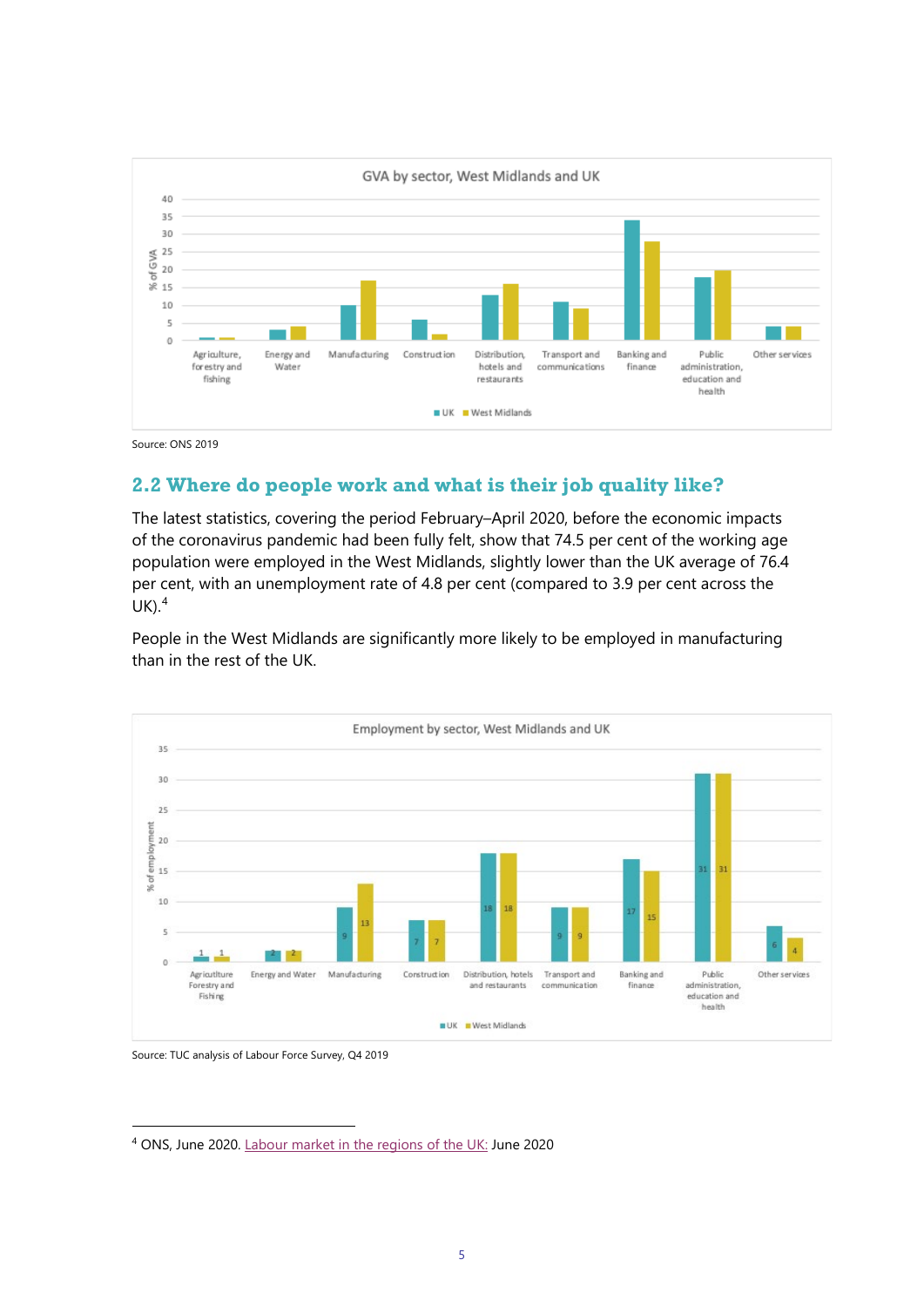Across the UK, one in nine people are in insecure work. In the West Midlands, 11.9 per cent of people are in insecure work, according to TUC analysis.<sup>[5](#page-5-0)</sup> 67,000 people or 2.4 per cent of those in employment were on a zero-hours contract.<sup>[6](#page-5-1)</sup> National figures show that insecure work has a disproportionate impact on those already facing structural discrimination in the labour market, including women and BME groups.<sup>[7](#page-5-2)</sup>

Median gross weekly pay in the West Midlands is below the UK average, at £458 a week compared to £479.[8](#page-5-3)

Union membership in the West Midlands is slightly higher than the rest of the UK, at nearly 24 per cent compared to 23 per cent of employees. $9$ 

#### **2.3 The impact of the pandemic**

#### *2.3.1 Key workers*

The pandemic has highlighted the vital role that key workers play, and the poor pay and conditions that too many still face. Nationally, women are almost twice as likely as men to be employed in a key worker occupation (45 per cent, compared to 26 per cent). Black and minority ethnic (BME) employees are also more likely than white employees to be key workers, with 40 per cent of BME employees being a key worker, compared to 35 per cent of white key workers.<sup>[10](#page-5-5)</sup>

The structural discrimination faced by these groups helps explain their low pay and the undervaluing of these key roles. There are 507,380 key workers across the West Midlands, of who 42 per cent are paid less than  $£10$  an hour.<sup>[11](#page-5-6)</sup>

#### *2.3.2 Workers relying on the Job Retention Scheme and Self-Employment Income Support Scheme*

Across the West Midlands TUC analysis estimates that around 882,100 workers, or 32 per cent of those in employment<sup>[12](#page-5-7)</sup>, are reliant on government schemes to support incomes during the pandemic, with many facing an uncertain future.

<span id="page-5-0"></span><sup>5</sup> TUC, 2019. [Insecure work: why the PM must put decent work at the top of his to-do list.](https://www.tuc.org.uk/research-analysis/reports/insecure-work)

<span id="page-5-1"></span><sup>6</sup> ONS, February 2020. [EMP17: People in employment on a zero hours contracts](https://www.ons.gov.uk/employmentandlabourmarket/peopleinwork/employmentandemployeetypes/datasets/emp17peopleinemploymentonzerohourscontracts)

<span id="page-5-2"></span><sup>7</sup> TUC, June 2020. [Rebuilding after recession: a plan for jobs](https://www.tuc.org.uk/research-analysis/reports/rebuilding-after-recession-plan-jobs)

<span id="page-5-3"></span><sup>&</sup>lt;sup>8</sup> ONS, 2019. [Earnings and hours worked, UK region by industry by two-digit SIC: ASHE Table 5](https://www.ons.gov.uk/employmentandlabourmarket/peopleinwork/earningsandworkinghours/datasets/regionbyindustry2digitsicashetable5)

<span id="page-5-4"></span><sup>&</sup>lt;sup>9</sup> BEIS, 2020. [Trade Union Statistics,](https://www.gov.uk/government/statistics/trade-union-statistics-2019) table 4.1

<span id="page-5-5"></span><sup>&</sup>lt;sup>10</sup> TUC, 2020[. A £10 minimum wage would benefit millions of key workers](https://www.tuc.org.uk/research-analysis/reports/ps10-minimum-wage-would-benefit-millions-key-workers)

<span id="page-5-6"></span> $11$  Ibid.

<span id="page-5-7"></span> $12$  This is based o[n statistics published by HMRC.](https://www.gov.uk/government/collections/hmrc-coronavirus-covid-19-statistics) The figure is the number of employments using the job retention scheme (JRS) plus the number of people using Self-Employment Income Support as a percentage of those in employment in the local authority. Across the UK, there are 1 million JRS employments where the location is 'unknown'. This means that the local authority JRS stats (and therefore the overall figure) may be an underestimate.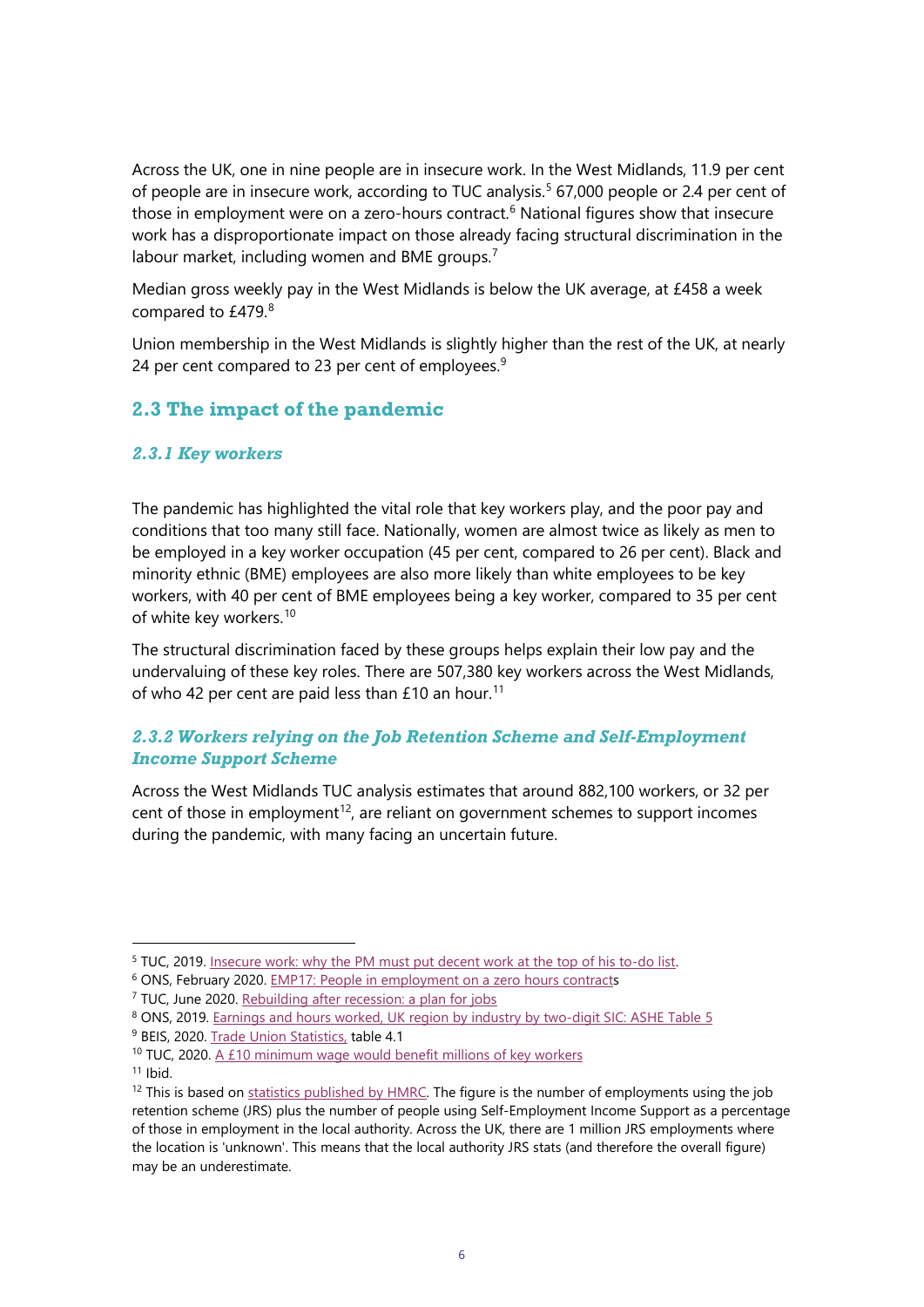|                                   | Claimed<br><b>SEISS</b> | <b>JRS</b> | <b>Total JRS</b><br>and SEISS | % of in<br>employment |
|-----------------------------------|-------------------------|------------|-------------------------------|-----------------------|
|                                   |                         |            |                               | on a scheme           |
|                                   |                         |            |                               |                       |
|                                   |                         |            |                               |                       |
| <b>West Midlands</b>              | 185,000                 | 697,100    | 882,100                       | 32                    |
| Herefordshire, County of (UA)     | 8,400                   | 20,700     | 29,100                        | 30                    |
| Shropshire UA                     | 13,100                  | 35,000     | 48,100                        | 31                    |
| Stoke-on-Trent UA                 | 7,600                   | 31,100     | 38,700                        | 33                    |
| Telford and Wrekin UA             | 5,200                   | 21,200     | 26,400                        | 30                    |
|                                   |                         |            |                               |                       |
| <b>Staffordshire County</b>       | 28,600                  | 111,400    | 140,000                       | 32                    |
| Cannock Chase                     | 3,900                   | 14,800     | 18,700                        | 36                    |
| East Staffordshire                | 3,700                   | 16,100     | 19,800                        | 33                    |
| Lichfield                         | 3,500                   | 13,700     | 17,200                        | 34                    |
| Newcastle-under-Lyme              | 3,800                   | 14,400     | 18,200                        | 30                    |
| South Staffordshire               | 3,900                   | 13,800     | 17,700                        | 31                    |
| Stafford                          | 3,900                   | 14,700     | 18,600                        | 29                    |
| <b>Staffordshire Moorlands</b>    | 3,800                   | 12,100     | 15,900                        | 31                    |
| Tamworth                          | 2,200                   | 11,900     | 14,100                        | 36                    |
|                                   |                         |            |                               |                       |
| <b>Warwickshire County</b>        | 17,800                  | 71,600     | 89,400                        | 31                    |
| North Warwickshire                | 2,300                   | 8,700      | 11,000                        | 35                    |
| Nuneaton and Bedworth             | 3,500                   | 16,400     | 19,900                        | 32                    |
| Rugby                             | 2,900                   | 12,500     | 15,400                        | 27                    |
| Stratford-on-Avon                 | 5,200                   | 17,100     | 22,300                        | 33                    |
| Warwick                           | 3,800                   | 16,900     | 20,700                        | 28                    |
|                                   |                         |            |                               |                       |
| West Midlands Metropolitan County | 82,600                  | 330,400    | 413,000                       | 32                    |
| Birmingham                        | 32,500                  | 122,800    | 155,300                       | 32                    |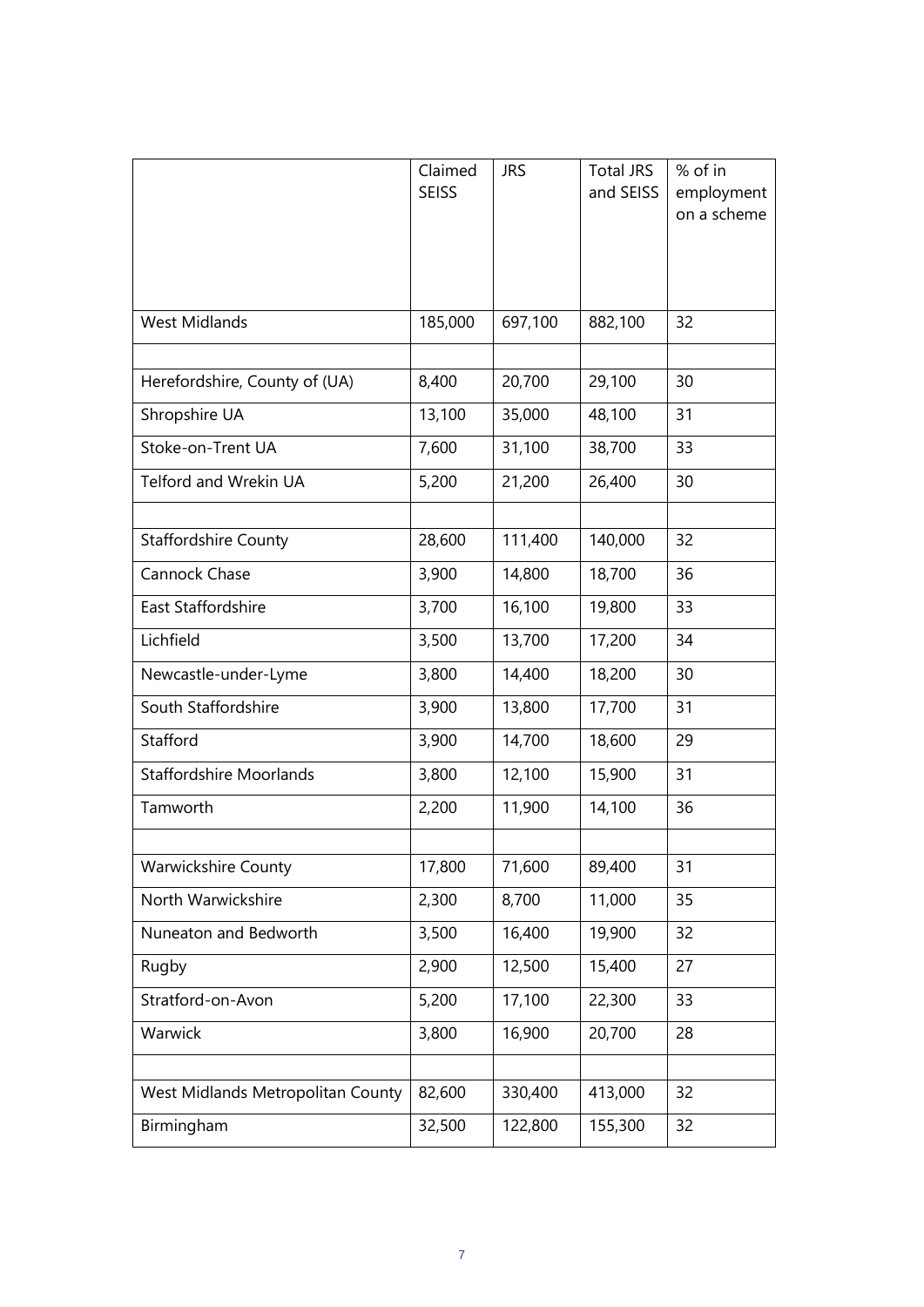| Coventry                     | 9,100  | 37,800 | 46,900 | 25 |
|------------------------------|--------|--------|--------|----|
| Dudley                       | 10,600 | 39,800 | 50,400 | 35 |
| Sandwell                     | 9,100  | 40,100 | 49,200 | 33 |
| Solihull                     | 5,700  | 26,900 | 32,600 | 32 |
| Walsall                      | 8,800  | 33,600 | 42,400 | 34 |
| Wolverhampton                | 6,800  | 29,300 | 36,100 | 32 |
|                              |        |        |        |    |
| <b>Worcestershire County</b> | 21,400 | 75,700 | 97,100 | 34 |
| <b>Bromsgrove</b>            | 3,400  | 12,000 | 15,400 | 33 |
| Malvern Hills                | 3,200  | 8,500  | 11,700 | 32 |
| Redditch                     | 2,900  | 12,400 | 15,300 | 35 |
| Worcester                    | 3,200  | 13,500 | 16,700 | 30 |
| Wychavon                     | 5,000  | 16,000 | 21,000 | 34 |
| <b>Wyre Forest</b>           | 3,700  | 13,400 | 17,100 | 38 |

With many people in the West Midlands already facing significant levels of debt, they cannot afford the hit to their incomes that unemployment would involve.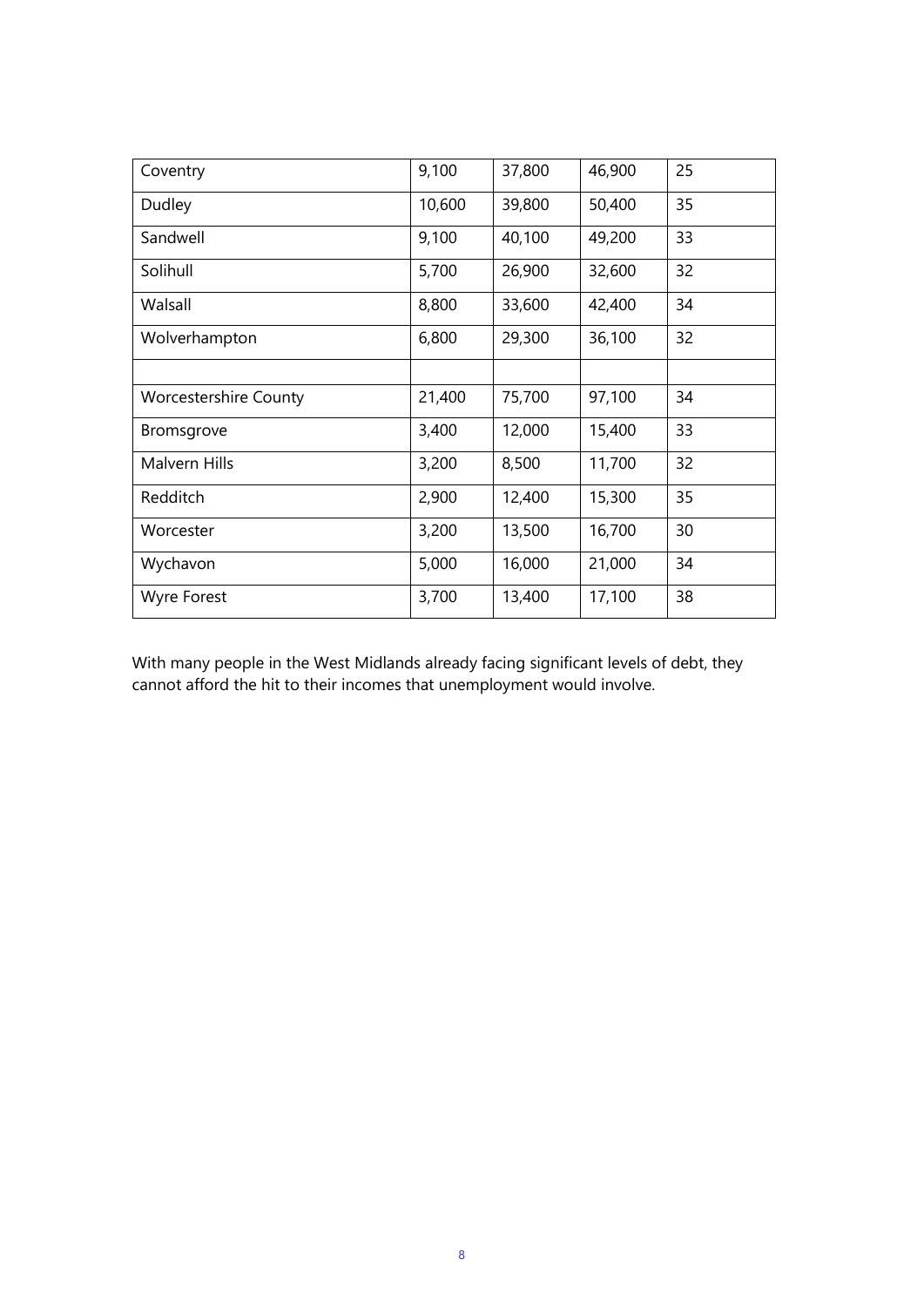

Source: ONS Wealth and Assets Survey 2016-2018, table 7.9-7.11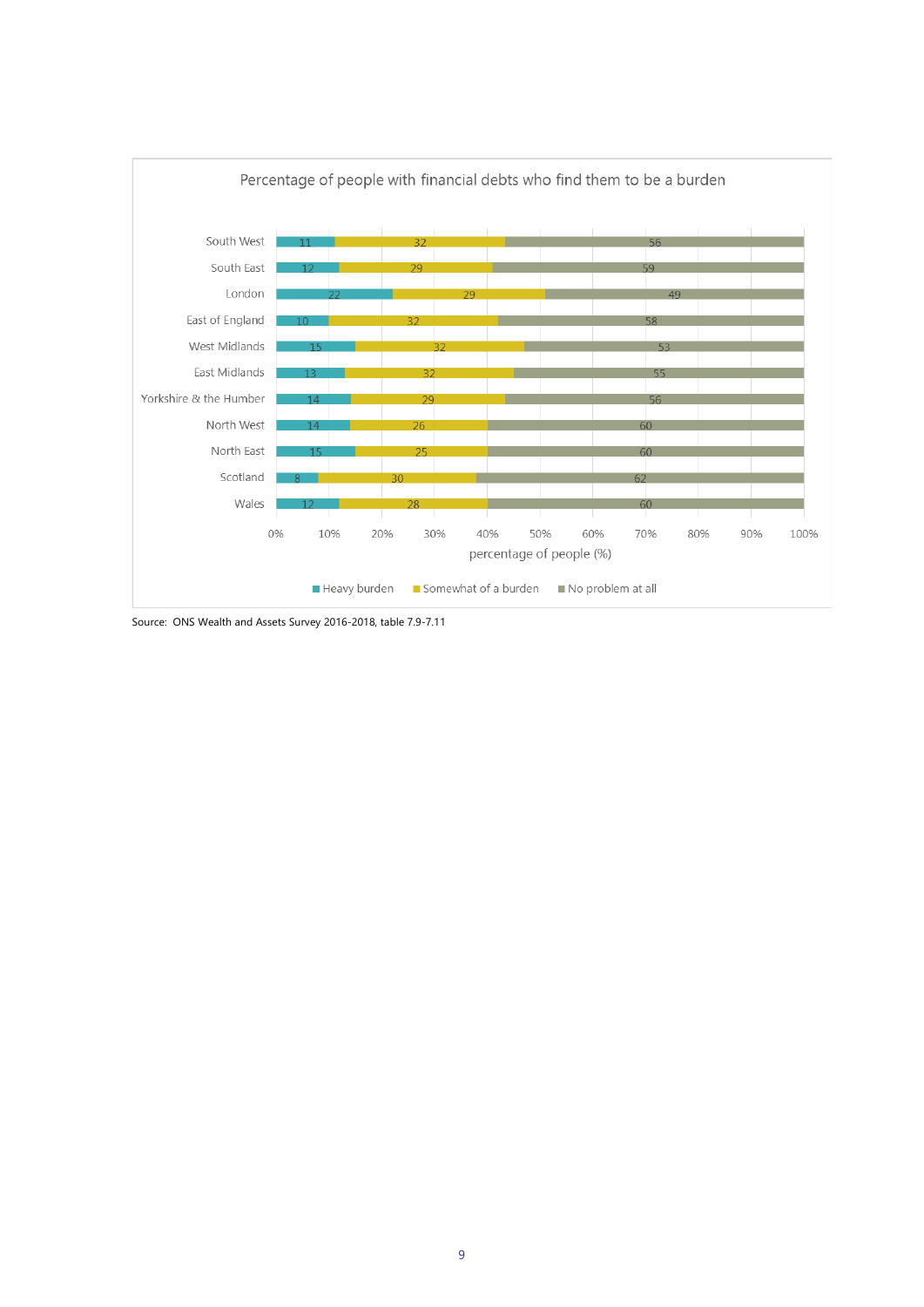## **3. Investing in jobs**

With economists warning that unemployment is expected to reach levels unseen in decades, protecting and creating jobs must be one of the biggest priorities for the recovery. Unemployment - especially long-term unemployment – can do huge damage, both to individuals, and to the economy. While unemployment negatively impacts on individuals at any age, the long-term impacts of unemployment can "scar" young people's prospects and [earning potential more profoundly](https://www.bristol.ac.uk/media-library/sites/cmpo/migrated/documents/wp97.pdf) than those experiencing unemployment later on in life. It is therefore vital this group do not face another catastrophic hit to their employment prospects.

The most effective way government can protect workers and the economy from the worst impacts of a recession this significant is through a major economic intervention to stimulate the economy, with a job creation scheme at its heart. The lesson of the UK's economic history is that investment is the most effective way to deliver growth following a recession, and to restore the public finances. We failed to learn this lesson in 2010 with devastating results. This time must be different.

Nationally, the TUC is calling on government to fund a nationwide job guarantee scheme, to mitigate against the worst effects of the pandemic on unemployment. The scheme should be ambitious, encouraging the creation of sustainable jobs in every part of the country, addressing the threats of unemployment, labour market inequalities and the climate crisis together.

These jobs should:

- be a minimum six-month job with accredited training, paid at least at the real living wage, or the union negotiated rate for the job, whichever is greater
- be offered to as many people as possible who face long term unemployment, prioritising young workers and those facing unemployment of six months or more
- be additional, so existing workers are not displaced
- provide a community, public benefit and/or help to decarbonise the economy, ensuring new jobs contribute to building a fairer, more sustainable economy
- meet local labour market needs
- promote and protect equality.

The scheme should be funded by national government, but delivered at regional, devolved nation and local level, through the relevant recovery panels, ensuring an equal voice in decision-making between leaders, trade unions, businesses, Jobcentre Plus and relevant civic partners.

However, regions do not have to sit back and wait for government to act.

#### **3.1 A West Midlands industrial strategy**

The economic shock caused by Covid-19 will come on top of longer-running industrial challenges that the UK faces. These include the loss of the UK's manufacturing base, the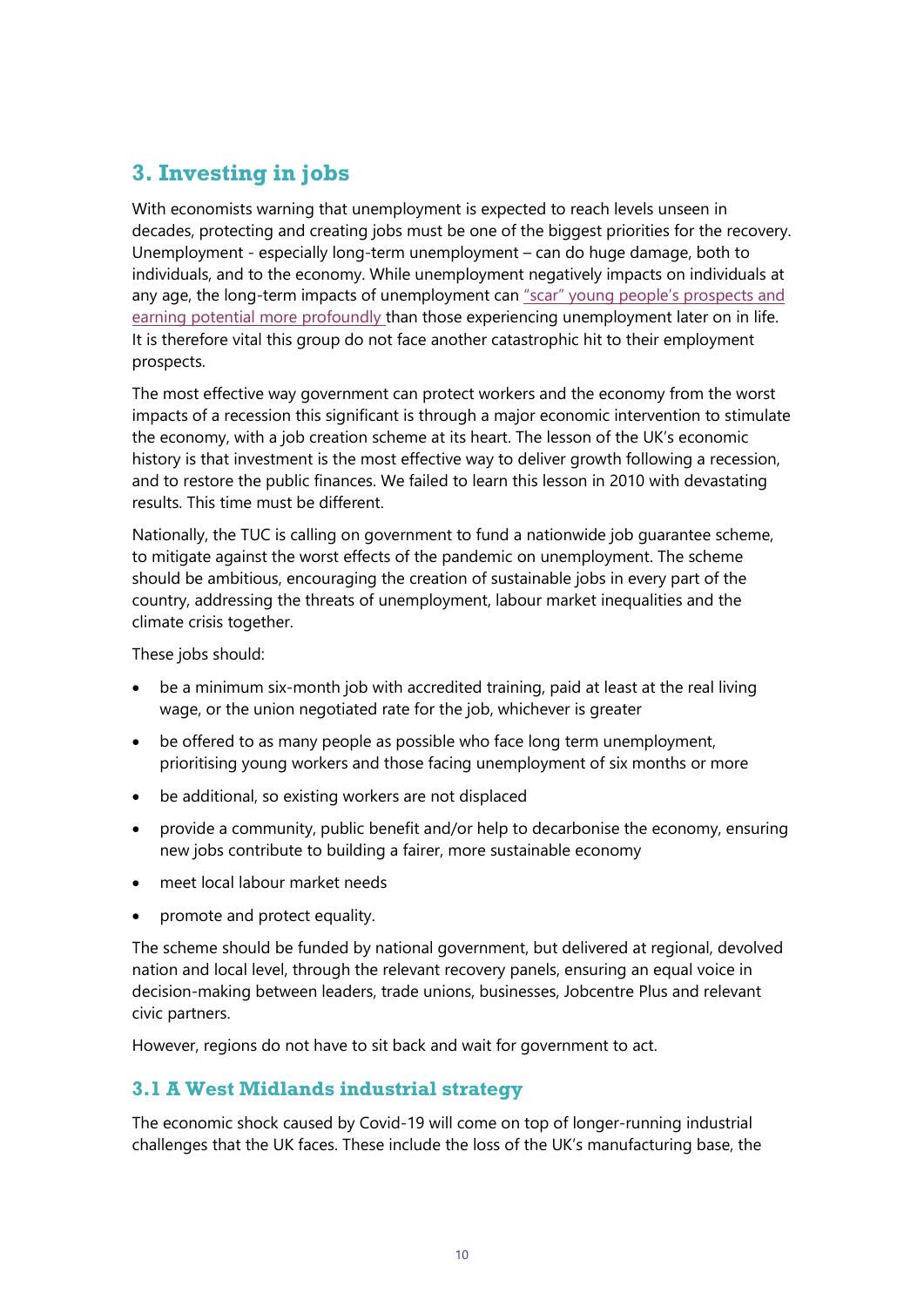structural changes needed to meet the government's target of net-zero carbon emissions by 2050, and vast regional inequalities.

While the pandemic has added to these challenges, it also presents a unique opportunity to shape a recovery that not only gets us out of recession, but does so in a way that tackles these long-running structural problems.

Nationally, the TUC are calling for a recovery that:

- charts a path towards a net-zero economy that delivers a just transition for workers across the economy
- rebuilds the UK's industrial capacity that will be necessary to deliver this transition, including by investing in the skills of the workforce
- uses this programme to tackle the UK's regional inequalities that rest on the failed deindustrialisation policies of the past.

However, regional level industrial strategies will be key to levelling up and delivering change on the ground. There are enormous strengths and opportunities in the West Midlands, manufacturing and higher education for example, which political leaders in the region can seize and build on.

To build on these opportunities and develop strong local recovery strategies, the WMCA and LEPs should:

• develop new sectoral boards, bringing together employers, unions and other stakeholders to support productivity improvements and better jobs across key industries.

These sectoral boards would provide strategic guidance for each sector, looking at and planning for:

- opportunities for growth
- resilience of the sector and the key employers within it
- local labour supply
- development of robust supply chains in the local economy
- education and training that enables local people to access the skills required for key sectors
- provision of workforce development and training, pay and conditions and career progression.

There is clear potential to support the development of more high-skill, high-productivity jobs by expanding the West Midlands's role in low-carbon technologies. The West Midlands' strong advanced manufacturing sector and strong academic links place the region in a strong position to lead in this field.

The West Midlands' industrial strategy should aim for 50 per cent of energy to come from renewables by 2030 and should map the potential for new technologies, areas of growth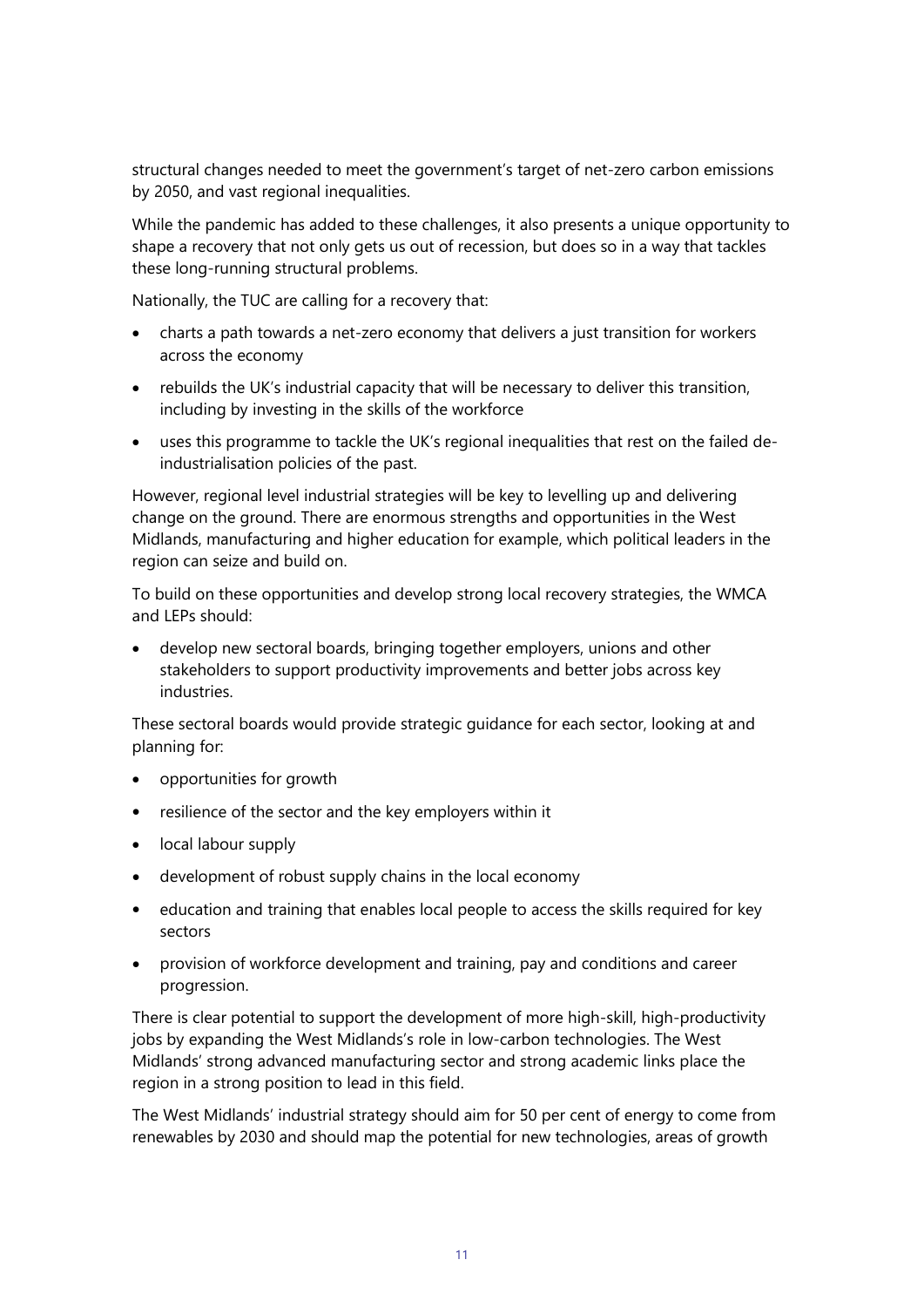and coordinate support for workers and investment around a long-term plan for a just transition to a low-carbon economy.

The West Midlands' industrial strategy must also include an approach to driving up productivity, pay and conditions in those parts of the local economy that play a key role in the community and employ large numbers of local people but are often characterised by low pay and poor employment standards, including social care, retail and hospitality. The TUC believes that sectoral approaches will be essential here, with new bodies that bring business, unions and Mayoral combined authorities and other local political leaders together to forge joint working on improving training, progression and productivity.

#### **3.2 Delivering good jobs through infrastructure investment**

At his [Spring budget,](https://www.gov.uk/government/news/budget-2020-what-you-need-to-know) the chancellor pledged £640bn of infrastructure investment and we will be hoping to see further details and commitments unveiled this summer.

It's clear that infrastructure investment in the West Midlands should focus on delivering a green revolution. Therefore, support should be prioritised to employers and programmes leading the way in the march to a low-carbon regional economy.

A green revolution in the West Midlands should focus on:

• **House building.** The WMCA's existing £350m Housing Deal aims to deliver 215,000 new homes by 2031. In order to provide a much-needed significant economic stimulus, additional funding should be sought to either increase the number of homes to be delivered by 2031 or speed up the delivery of the 215,000 homes.

The housing programme should look to provide a good mix of affordable and social housing to provide opportunity for existing residents. Crucially, the programme should lead the way in terms of green construction and become an exemplar that can act as a beacon for the rest of the UK's house building sector.

Such an approach would demonstrate how radical green construction can work in practice and help move the industry away from the poor standards that too often plagues the house building sector. It would also equip thousands of workers with the skills and experience needed to acquire roles in the green house building of the future.

The imaginative implementation of the programme could also support many of the smaller house builders in the region who, too often, are crowded out by the large house building companies.

• **Retrofitting.** In addition to the house building programme a mass programme of retrofitting should be undertaken, with priority given to social housing in the first instance.

All local authorities across the region should come together and look at how their planning policies can be updated to entrench principles that incentivise green construction and low-carbon housing.

• **Transport.** Geographically located at the heart of the UK, the West Midlands holds a strategic advantage. Yet too often the region suffers from congestion that stifles our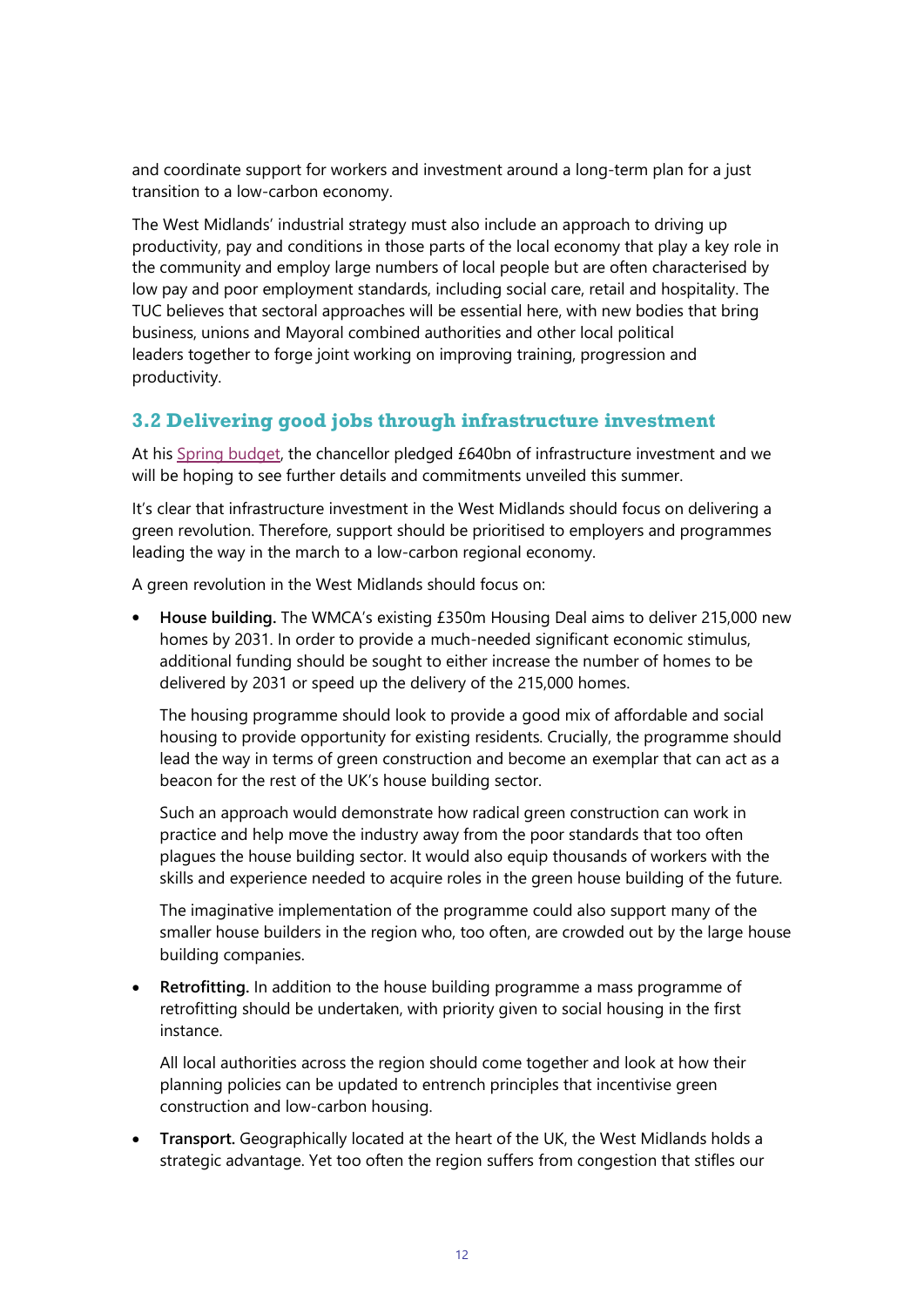economic potential. We must realise the potential of increased connectivity that HS2 provides and ensure rail, tram and bus provision is ramped up.

In so doing, the WMCA and local authorities should look at bus regulation in particular, and a more joined up transport network in general, to deliver greater coordination, flexibility and opportunities for residents.

It is a damning statistic that Westminster has more electric car charging points than the whole of the West Midlands region. A programme of investment to deliver a new suite of electric buses, battery factories and electric charging points should be undertaken, generating the quality green jobs as well as providing the fundamental infrastructure needed for the transport system of the future.

Efforts need to be made to support Birmingham airport as the key international airport in the midlands. The airport's connectivity with the rest of the UK will be improved further with HS2 and the potential for the airport to support economic growth across the region is key.

- **Broadband:** Covid-19 has shone a spotlight on the importance of high-speed broadband as a modern key infrastructure requirement and a programme of investment should be undertaken.
- **Clean energy:** We need to see the development of green energy supplies across the region and should be supported through grants and progressive planning policies. The strong manufacturing base in the region, allied to the research potential of our universities, means there is no reason why the West Midlands could not become home to a cluster of green energy companies in the future.

However, investment alone won't guarantee that good jobs are accessible to the people who need them. The WMCA and LEPs have a crucial role to play in shaping how infrastructure is delivered to maximise good job creation and create a virtuous circle of green growth and good jobs.

The WMCA and LEPs should work with community and workforce representatives to ensure that infrastructure and regeneration is delivered in a way that meets genuine need and enhances wellbeing in those communities – not just in terms of identifying the infrastructure that meets that need but in shaping the way it is constructed and delivered in a way that maximising community benefits; consultation must be an on-going process that provides a feedback loop from communities and the workforce to the relevant delivery partners, to relevant local authorities and LEPs.

The WMCA and LEPs should also work with trade unions to ensure that every investment programme comes with an Olympics-style plan for decent jobs attached. All infrastructure projects, including house building, should include framework agreements that maximise employment and training opportunities for local people and deliver great jobs, employment standards and positive industrial relations. HS2 has been a good example of how framework agreements and social dialogue can work. The WMCA, local authorities and LEPs should learn these lessons and embed them into all future infrastructure projects such as tram extensions and significant house building programmes that are desperately needed.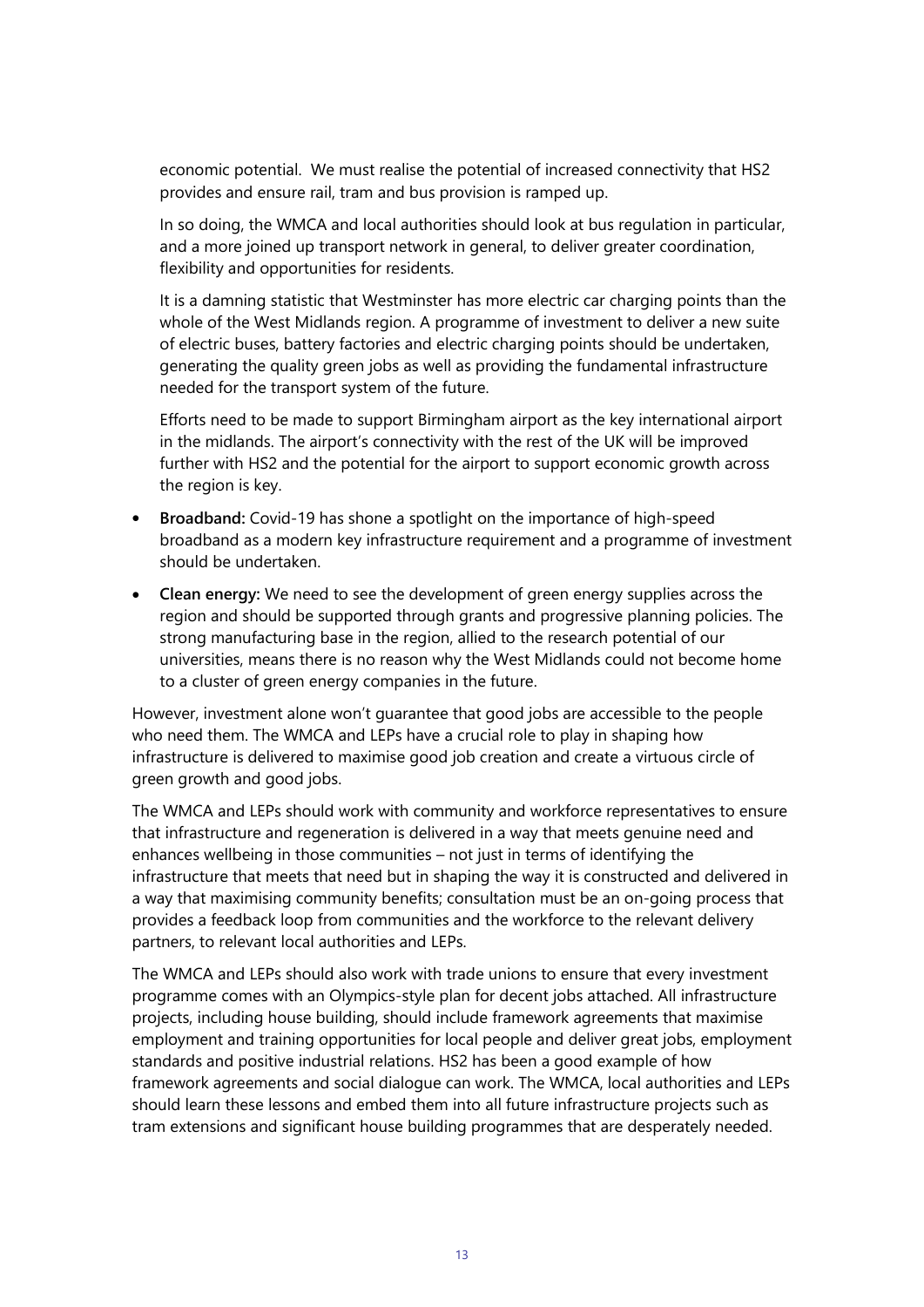#### **3.3 Leveraging public procurement to support local economies**

Public sector organisations, such as the nine universities in the West Midlands, have significant spending power. To give an indication, total public sector spending in West Midlands in 2018–19 was £74bn.<sup>[13](#page-13-0)</sup> This spending can be used as a powerful economic lever to stimulate and restructure the region's economy.

The WMCA and LEPs should work with anchor institutions in the region to coordinate strategic procurement spending in support of the local economy, aiming to make the creation of great jobs and the promotion of high quality employment standards central to spending by public bodies and anchor institutions in the West Midlands.

These objectives should be a key measurable outcome and condition of the financial support co-ordinated by combined authorities, local authorities and LEPs through City Deals, the Local Growth Fund and the forthcoming Shared Prosperity Fund.

For example, the ceramics industry in Stoke-on-Trent is under severe pressure and there is a great danger that this industry may be lost forever. Such a loss would be economically damaging for the local economy and also a severe blow to civic pride for a region known as the potteries. There is much that can be done to support this important domestic industry. For example, at present, the NHS sources is prosthetics from abroad, but instead could source from Stoke. Regional institutions could look at their procurement strategies in a very practical way that supports the ceramics industry and thereby supporting a skilled, valuable industry.

<span id="page-13-0"></span><sup>&</sup>lt;sup>13</sup> ONS, 2019[. Country and regional public sector finance expenditure,](https://www.ons.gov.uk/economy/governmentpublicsectorandtaxes/publicsectorfinance/datasets/countryandregionalpublicsectorfinancesexpendituretables) Table 4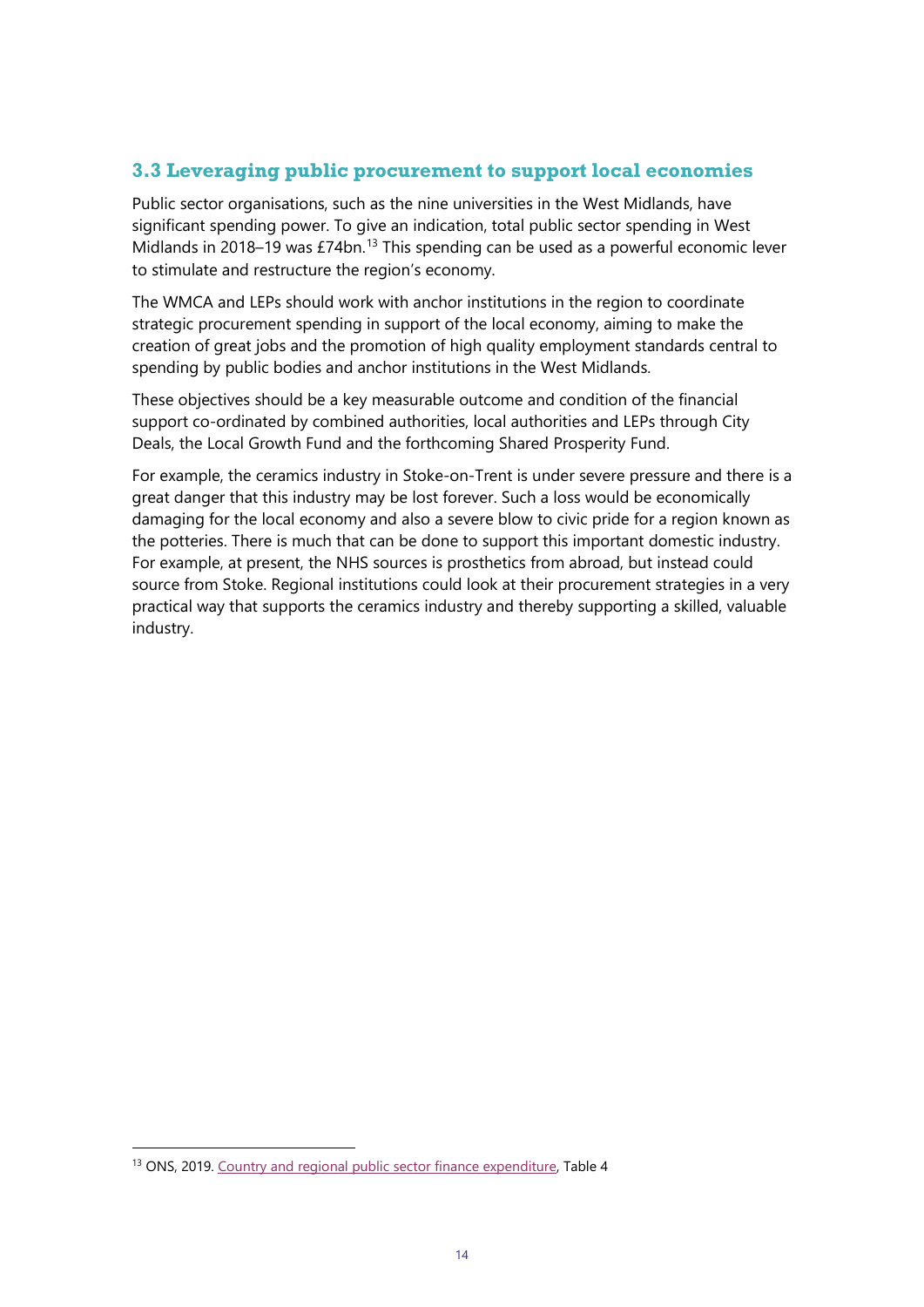## **4. Decent work and a new way of doing business**

The coronavirus has highlighted just how much we rely on key workers. It is the shop workers, cleaners, security guards, refuse collectors, postal delivery workers and bus drivers who have kept our country going during the crisis, yet these same workers are often among the worst paid and least secure.

Recovery from the crisis cannot just consist in creating new jobs to replace those that have been lost. It must also be about improving the quality of jobs that already exist in the West Midlands so that all jobs are good jobs, with decent pay, more security and a strong voice for workers, and tackling discrimination and disadvantage at work.

Nationally, the TUC is calling for:

- the national minimum wage to be lifted to £10 an hour
- a ban on zero-hours contracts and bogus self-employment
- all workers to be automatically put into an occupational pension scheme with sufficient contributions for a decent standard of living in retirement
- proposals to boost collective bargaining, including ensuring good access to workplaces for unions to meet staff and to organise effectively
- new business models to deliver workforce voice in corporate governance and reform of corporate purpose
- workers to be given a voice at the heart of government through a National Recovery Council, bringing together workers and employers, mirrored at regional and sectoral level
- government support for business, taking the form of equity stakes, and being conditional on business putting in place fair pay and employment plans.

Unions have had a role to play in the WMCA since its inception in terms of promoting good quality jobs and has led to the adoption of the apprenticeship charter and the Dying to Work Charter at the WMCA. The West Midlands recovery strategy should build on these steps and seek to embed social partnership into all areas of work and use its civic leadership role to encourage the wider adoption of collaboration across all sectors of the economy.

#### **4.1 Promoting great jobs through public procurement**

Just as public procurement can be a valuable lever for creating jobs in the region, so it can also be used to drive up job quality.

To maximise the potential of procurement to drive up job quality across the West Midlands, the WMCA and LEPs should:

• work with commissioners and decision makers across the public sector – including the health service and local government – to promote, implement and monitor a more dynamic approach to social value procurement in support of great jobs and inclusive growth, including best practice from devolved governments in Wales and Scotland; as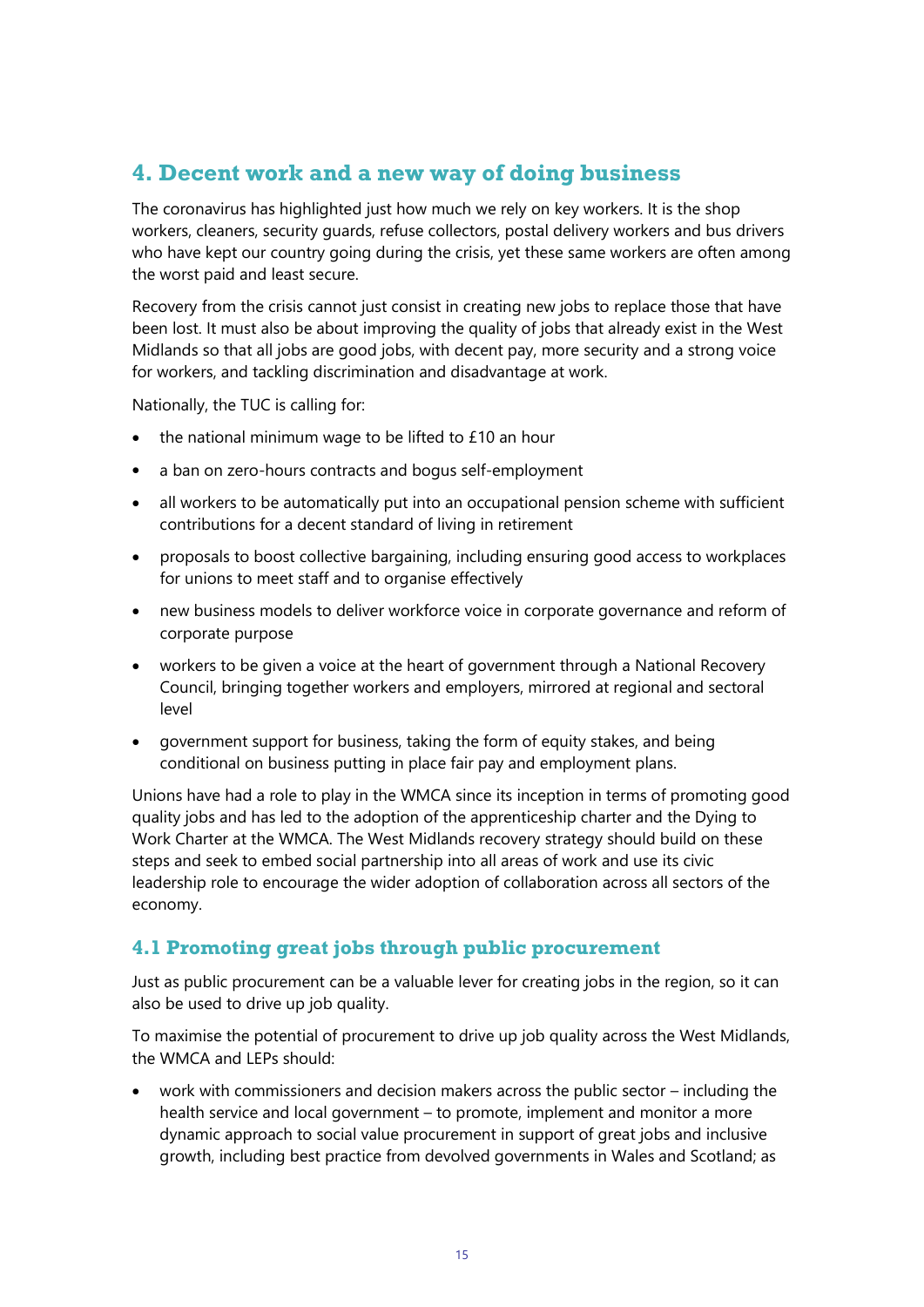outlined above this could support the development of the green revolution, the ceramics industry and the extension of progressive employment standards across our region as examples

This will involve the use of voluntary agreements and charters, including employment charters, to promote high quality service delivery, decent employment standards and to protect against exploitation of the outsourced workforce and supply chain.

#### **4.2 Worker voice**

The crisis has shown value of working with unions to deliver rapid change on the ground. From expanding NHS capacity to developing safe working practices and adapting to changes in workload and output, engagement with workers and the trade unions has been essential to the crisis response.

Worker voice must be embedded in any recovery plan, whether through the promotion of collective bargaining at a workplace level, sectoral agreements or using a social partnership model to ensure equal voice between government, workers and employers.

Collective bargaining delivers at a workplace level. [Workers in unionised workplaces](https://www.tuc.org.uk/sites/default/files/The%20added%20value%20of%20trade%20unions%20RS.pdf) have better pay, more training, better work-life balance policies, better pensions, and are less likely to leave their job.

But more and more evidence shows that collective bargaining also delivers for workers across the economy too – particularly when workers can bargain with employers to set standards across a whole industry or sector. The OECD has [published](https://www.tuc.org.uk/blogs/oecd-says-collective-bargaining-best-way-deliver-better-work) evidence showing that collective bargaining can help tackle inequality, boost business productivity, and help groups who are discriminated against in the labour market get and keep jobs. It also says collective bargaining is at the heart of how governments can deliver better work.

To embed this kind of good practice and increase workers' voice in the long term, the WMCA and LEPs should:

- set a headline aim to increase employee and trade union engagement, explaining the benefits that this can bring for productivity, and use commissioning, procurement and the allocation of specific funding streams to require evidence of effective workforce engagement
- build employee, worker and trade union engagement by promoting the value of social partnership through collective bargaining and workforce voice in strategic decisionmaking; this could take the form of establishing greater information and consultation mechanisms with recognised trade unions or through other forms of employee engagement in non-unionised workplaces; the WMCA and local authorities should work with LEPs to jointly promote this as a core objective of the recovery strategy
- build on the experience of Greater Manchester, Liverpool City Region and other areas, in developing structures and mechanisms for engaging trade unions and other stakeholders in the heart of regional decision-making and economic strategy.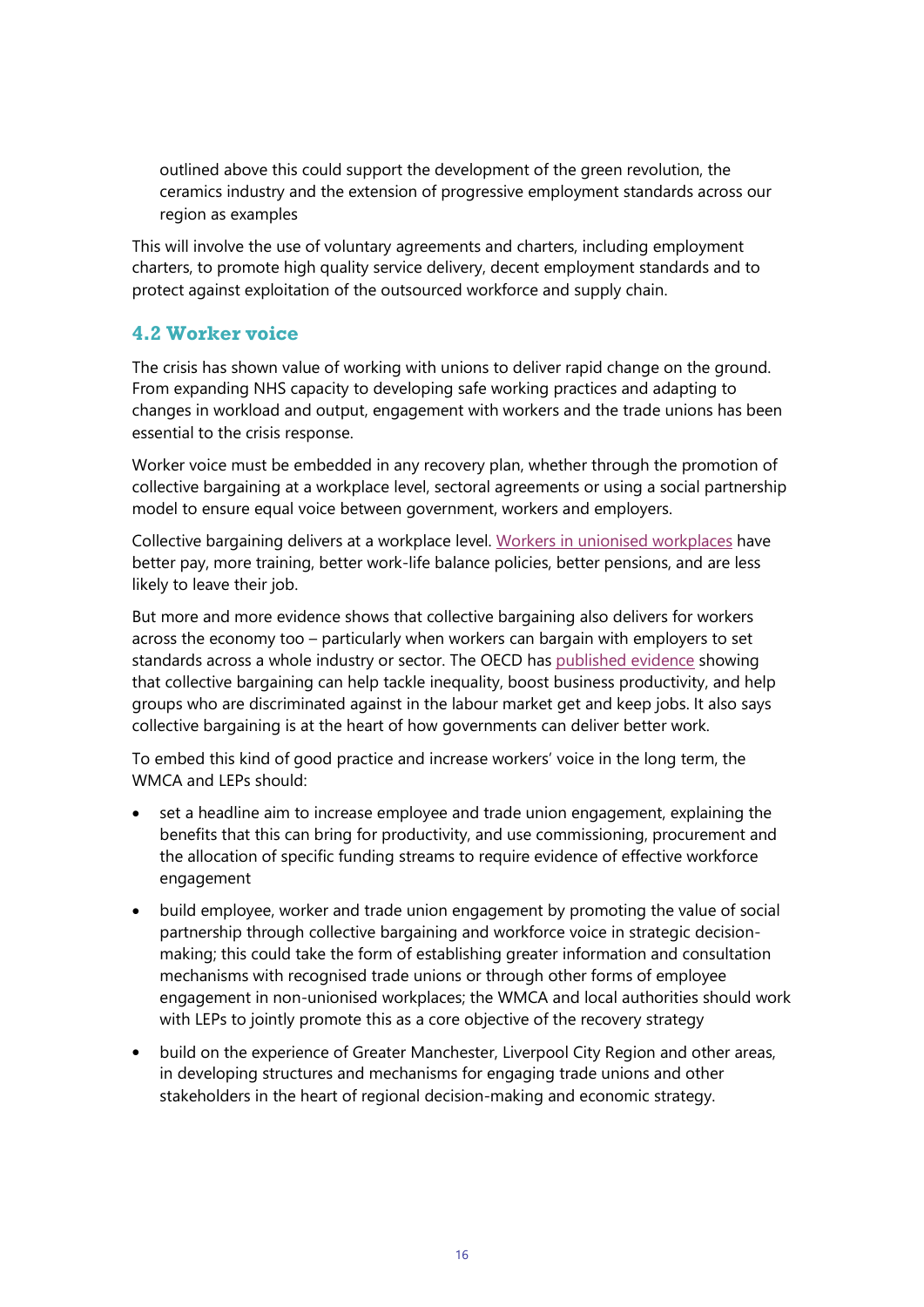## **4.3 Equality at work**

The impact of Covid-19 has had a clear disproportionate impact on certain groups. BME communities have been hit more severely by the virus than other groups, in part because they are [more likely to work in frontline jobs](https://www.tuc.org.uk/blogs/coronavirus-why-structural-racism-putting-bme-lives-risk) that expose them to the virus. There are also [reports](https://www.theguardian.com/world/2020/may/24/pink-collar-recession-how-the-covid-19-crisis-is-eroding-womens-economic-power) that the economic impact of the virus has so far been worse for women, with paid hours of work falling more for women than men and more women dropping out of the workforce, something likely related to women bearing a greater share of caring responsibilities.

Immediate steps must be taken to address the adverse impact on people with protected characteristics and to tackle discrimination and disadvantage in the longer term. This is crucial to making sure that inequalities are not increased and entrenched by the expected economic downturn.

Nationally, the TUC is calling for the government to:

- develop a cross-departmental action plan in government, with clear targets and a timetable for delivery, setting out steps to tackle the entrenched disadvantage and discrimination faced by BME people, with regular updates given to parliament
- strengthen the role of the Race Disparity Unit to properly equip it to support delivery of the action plan
- review and where necessary redraft the Gender Equality Roadmap and include a clear timetable for delivery
- engage with disabled people's organisations and disabled people to ensure that the voice and experience of disabled people are central to the following:
	- reviewing the Access to Work grants and ensuring better resourcing and process
	- understanding the implications of the increase in home working for disabled workers, and responding, building access to quality employment opportunities
	- taking the necessary steps to close the disability employment gap and the disability pay gap
	- producing a strategy and timetable to address the systemic inequality that disabled people experience in the labour market
- ensure compliance with the public sector equality duty throughout its response to Covid-19.

There is also much that can and should be done by the WMCA, LEPs and local authorities**.**  The WMCA should use its procurement and leadership powers and policy levers such as employment charters and the public sector equality duty to enact the following recommendations and encourage employers to adopt them:

• Employers with 50 employees or more should be encouraged to report on their gender, disability and BME pay gaps, and develop an action plan to reduce them; employers with 250 or more employees, who are legally required to report their gender pay gap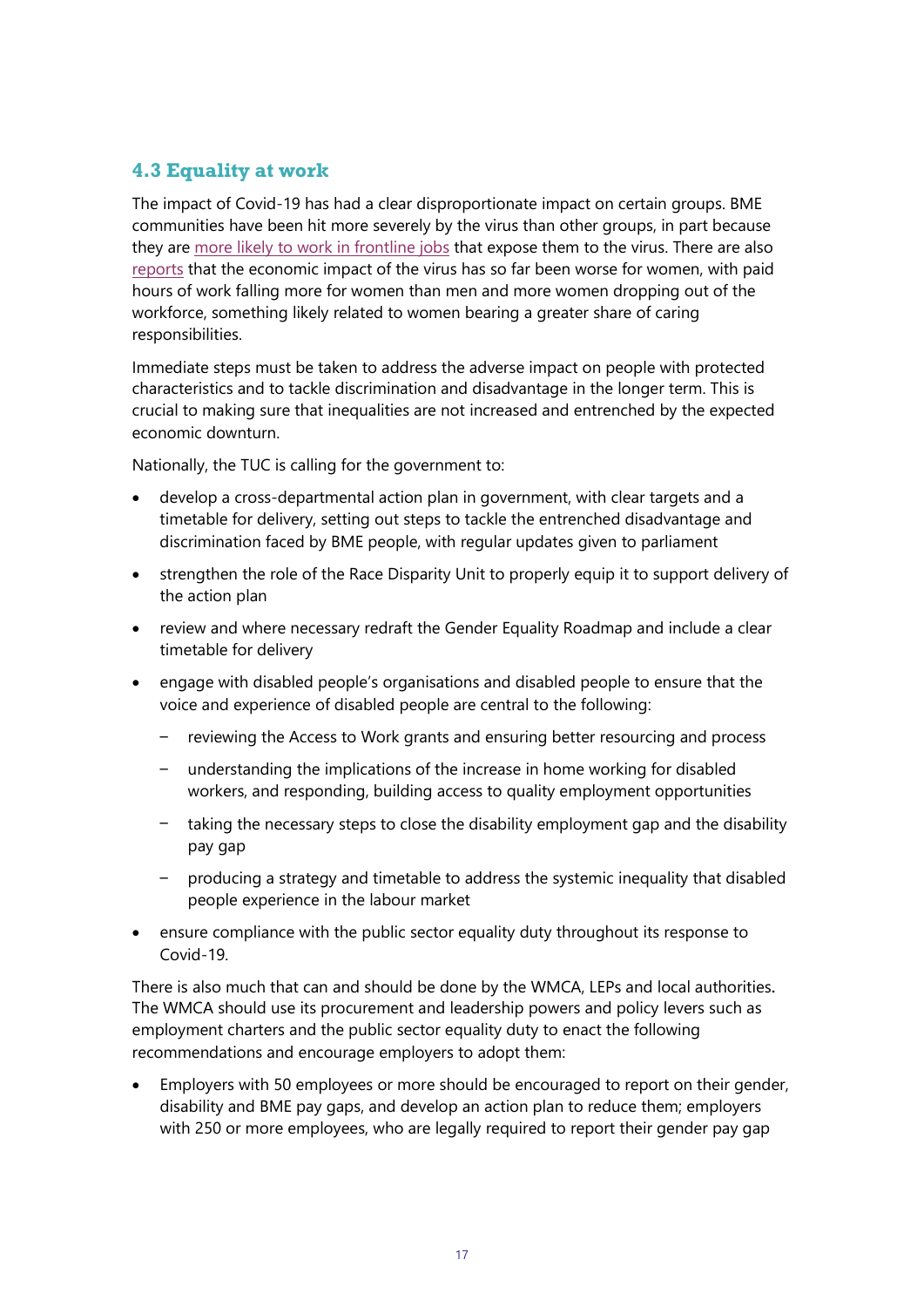figures, should be encouraged to develop time bound and target driven action plans informed by detailed monitoring.

- All employers in the area should be encouraged to carry out regular pay audits for a better understanding of how to address the root causes of pay inequalities in their organisation.
- There should be adequate funding for specialist domestic violence services and centres where government cuts have significantly reduced provision and access in the area.
- The partial devolution of some skills funding should be used to ensure apprenticeships and routes into jobs and training are designed and delivered in a way that is truly accessible to the most underrepresented groups (e.g. women, BME workers, disabled workers).
- Mechanisms should be built in that ensure wider consultation of stakeholders who bring in underrepresented group such as women, BME people, disabled people and LGBT+ people in a local area to ensure diversity of views and accountability, so local policy isn't decided behind closed doors.
- Employers must be encouraged to promote and adopt a zero-tolerance approach to sexual harassment and other forms of discrimination, including developing clear disciplinary procedures, in partnership with trade unions.
- Employers should ensure their equality policies are inclusive of lesbian, gay, bisexual and trans (LGBT) workers.
- Employers should consult with their disabled staff and their trade unions on the best way to remove barriers and address the disability employment and pay gaps. Employers should also consult and work closely with recognised trade unions.
- Employers should be helped to better understand their Equality Act obligations, and to put in place reasonable adjustments for disabled workers. This should include adopting the [TUC's model Reasonable Adjustments Disability Passport](https://www.tuc.org.uk/sites/default/files/Reasonable_Adjustments_Disability_Passports_2019_WIP5_Model_Passport%20secure.pdf) to ensure their disabled workers adjustments are maintained through times of change.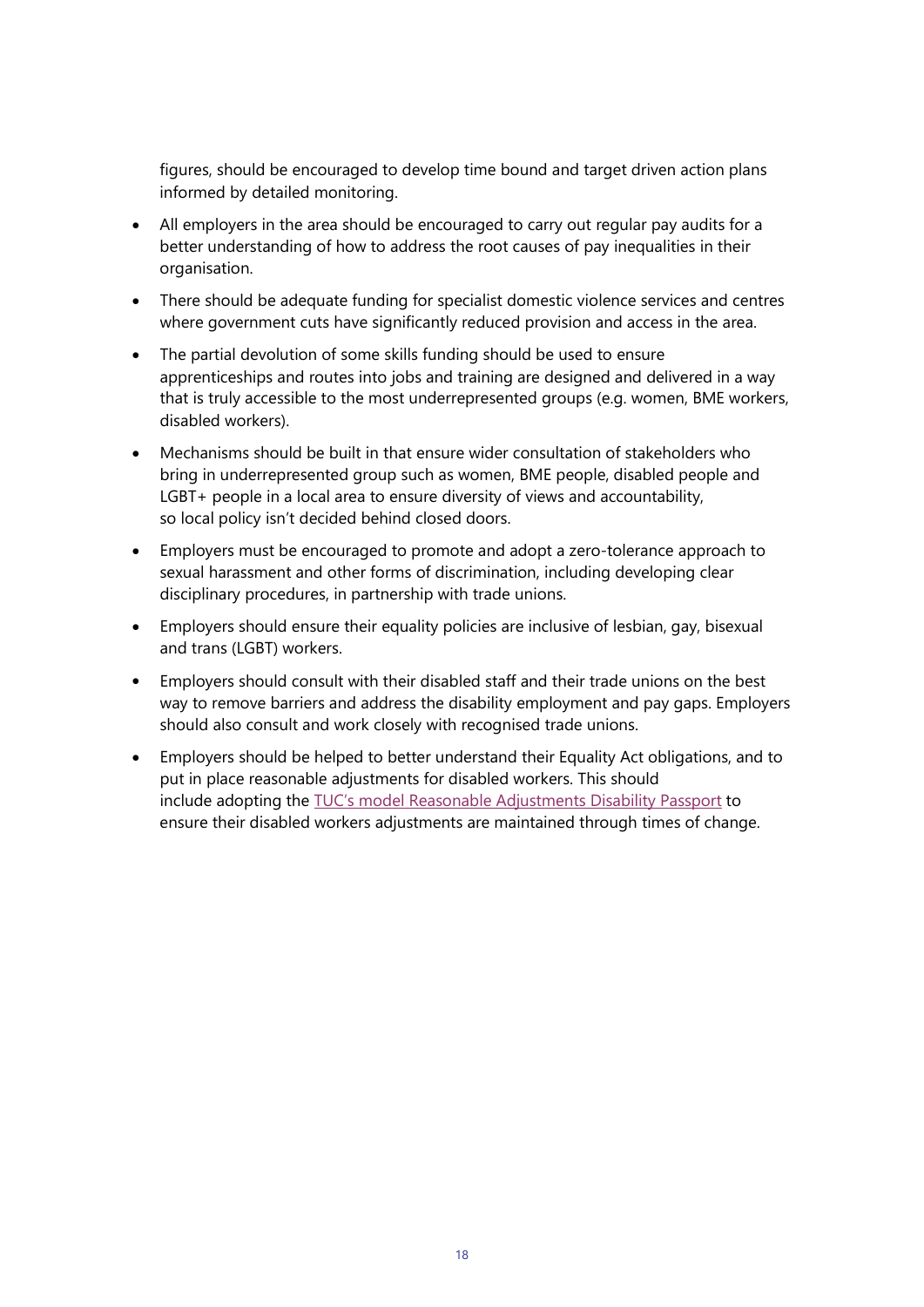# **5. Meeting the skills challenge**

Good quality skills provision is essential to improve the quality of jobs and enable people to access them.

On a national level, the TUC is calling for:

- a job guarantee scheme that includes a flexible training element and the option for starting an apprenticeship
- a new right to retrain for everybody, backed up by funding and personal lifelong learning accounts, bringing forward the £600m promised investment in a national skills fund, and accelerating the work of the national retraining partnership, to ensure there is a gateway to new skills for everyone
- an "education and training quarantee" for all school leavers and other young people aged 25 and under who wish to take this up; this guarantee would include an apprenticeship, a place at college or university, and other education and training options – the apprenticeship levy should be flexed to support this where appropriate
- a fully funded entitlement for all adults to achieve a Level 3 qualification level
- increased financial support for adult further education and higher education students through maintenance grants and bursaries
- investment in the further education estate and workforce
- a new right to paid time off for education and training for workers
- a new entitlement to a mid-life skills or career review, and the development of an allage careers guidance service in England.

Regional and local responsibility for skills provision means that the WMCA and LEPs have an opportunity to drive change in skills provision in the region. They should:

- use procurement and advocacy and soft powers to ensure that the recovery strategy has a core aim of driving up employer engagement in training, with a view to increasing:
	- the number of employers providing workplace training
	- engagement with unions on the learning and skills agenda, including the use of workplace learning agreements negotiated with relevant trade unions
	- the number of employees provided with time off to train
- ensure local skills strategies are aligned with infrastructure and investment decisions the WMCA, local authorities and LEPs should develop retraining opportunities for all workers as well as expanding quality apprenticeships across the region whilst exploring how to guarantee access to apprenticeships to workers both from economically vulnerable and underrepresented groups.
- develop a local job guarantee scheme to prevent a generation of workers being scarred by long term unemployment. The local job scheme should offer: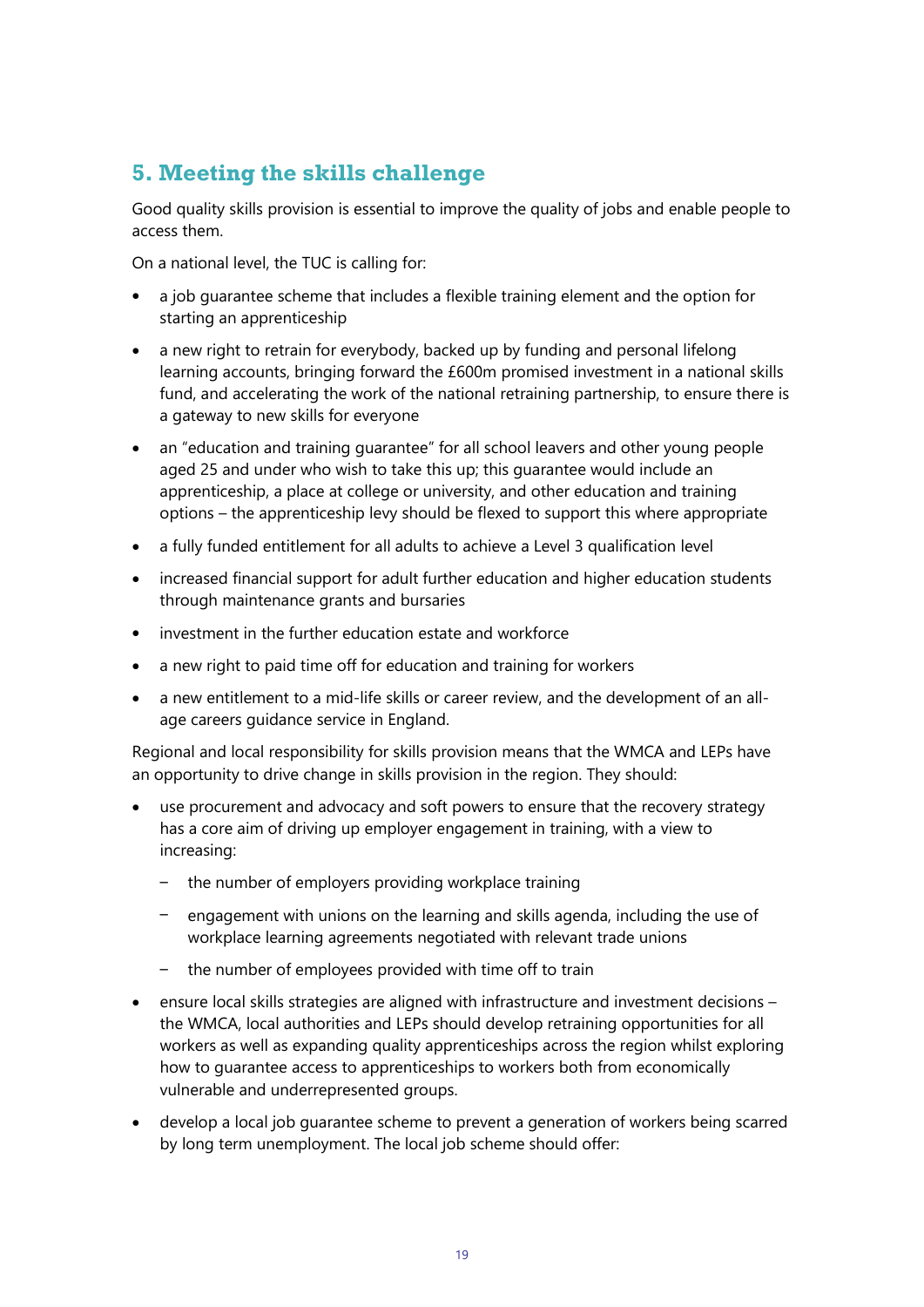- secure contracts of at least six months
- pay at least the real living wage
- provide training opportunities to help people move into longer-term work
- guarantee access to trade union representation
- contribute to wider community benefits
- be additional jobs that would not otherwise be created by employers.

To ensure these conditions are met a working group involving businesses, unions, HE, FE and third sector social partners from should be created to oversee the implementation of the programme.

The WMCA and LEPs should also:

secure employment and training opportunities for local communities through intelligent procurement and framework agreements such as those used for the London Olympics and HS2, including making sure that apprenticeships and other training opportunities are established across supply chains.

The WMCA has signed the TUC Apprenticeship Charter and should now work with LEPs, business groups and other stakeholders in taking this further by engaging employers to ensure every apprenticeship has purpose, is paid fairly, with high-quality learning and training elements and access to trade unions.

Too often the agencies involved in the skills agenda are disparate and it is confusing for working people to navigate meaning many people don't access the support presently available. The WMCA should look again at skills provision and ensure access is easy to understand for working people. This should also be supported through additional investment to ensure that professionals in this field are able to provide individual, tailored and ongoing support as opposed to generic 'off the shelf' advice.

Colleges across the West Midlands support over 250,000 students from across the region's constituencies, including 74,000 young people, 145,000 adults and 27,000 apprentices, and support the productivity of over 12,000 employers, many in the region's priority sectors.<sup>[14](#page-19-0)</sup> As such, the WMCA, LEPs and local authorities can play an important role in ensuring that further education (FE) colleges are at the centre of serving the needs of the regional economy.

Colleges West Midlands (CWM) is the formal partnership of all 21 further education colleges situated in, and adjacent to, the West Midlands Combined Authority area and are ideally placed to work strategically with the WMCA to meet the skills challenge. CWM has calculated that investment of some £636m is required over the next five years to provide the infrastructure needed to deliver against the existing regional skills plan and national education priorities. £471m is needed to ensure the FE estate is of a good or better

<span id="page-19-0"></span><sup>&</sup>lt;sup>14</sup> Colleges West Midlands, 2020. A prospectus for capital investment in further education colleges in the [West Midlands.](https://www.collegeswestmidlands.org.uk/wp-content/uploads/CWM-Prospectus-for-Capital-Investment.pdf)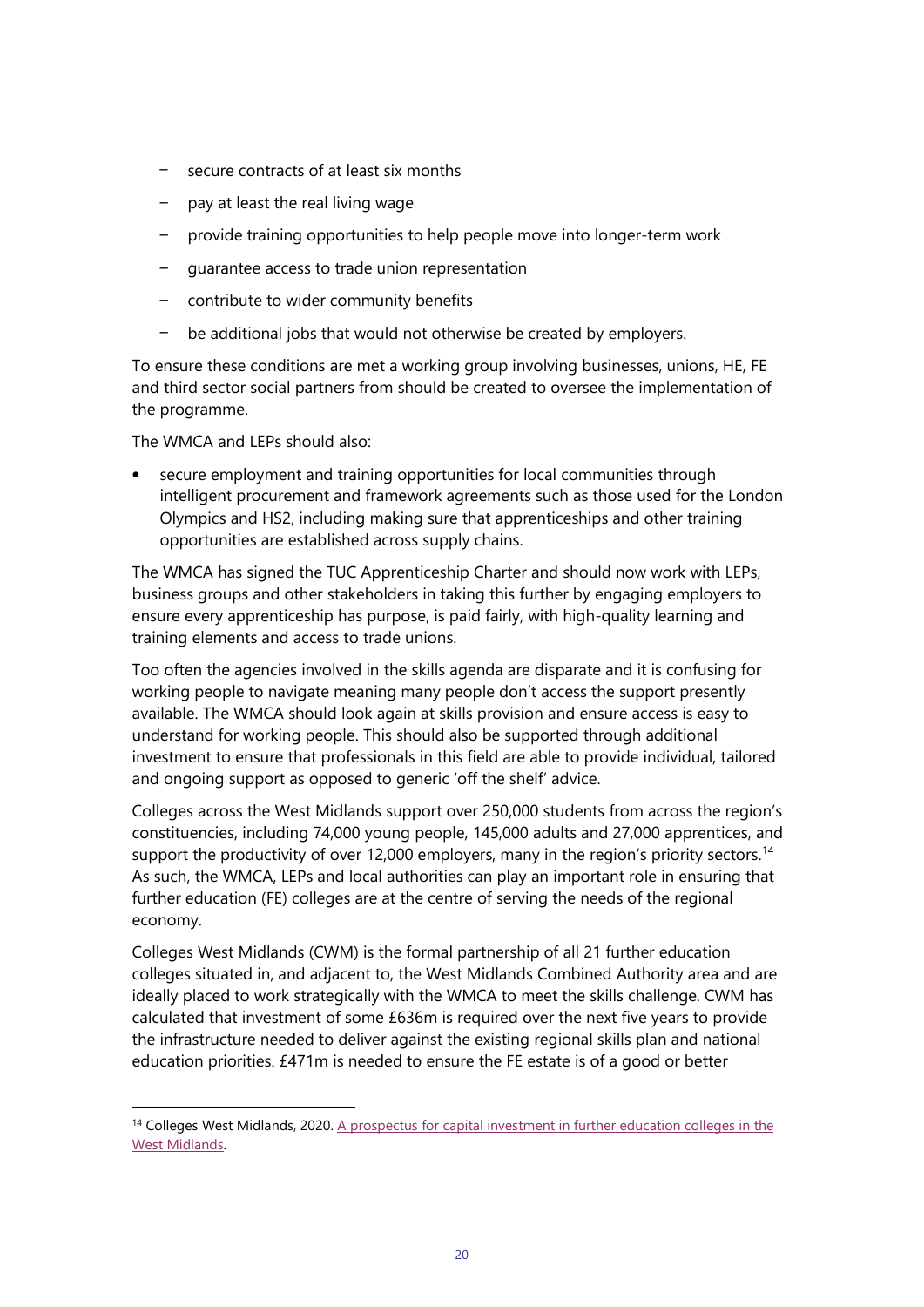standard, £89m would fund development of new facilities and resources for advanced and higher skills and £75m would secure essential digital capacity and capability.<sup>[15](#page-20-0)</sup>

<span id="page-20-0"></span> $15$  Ibid.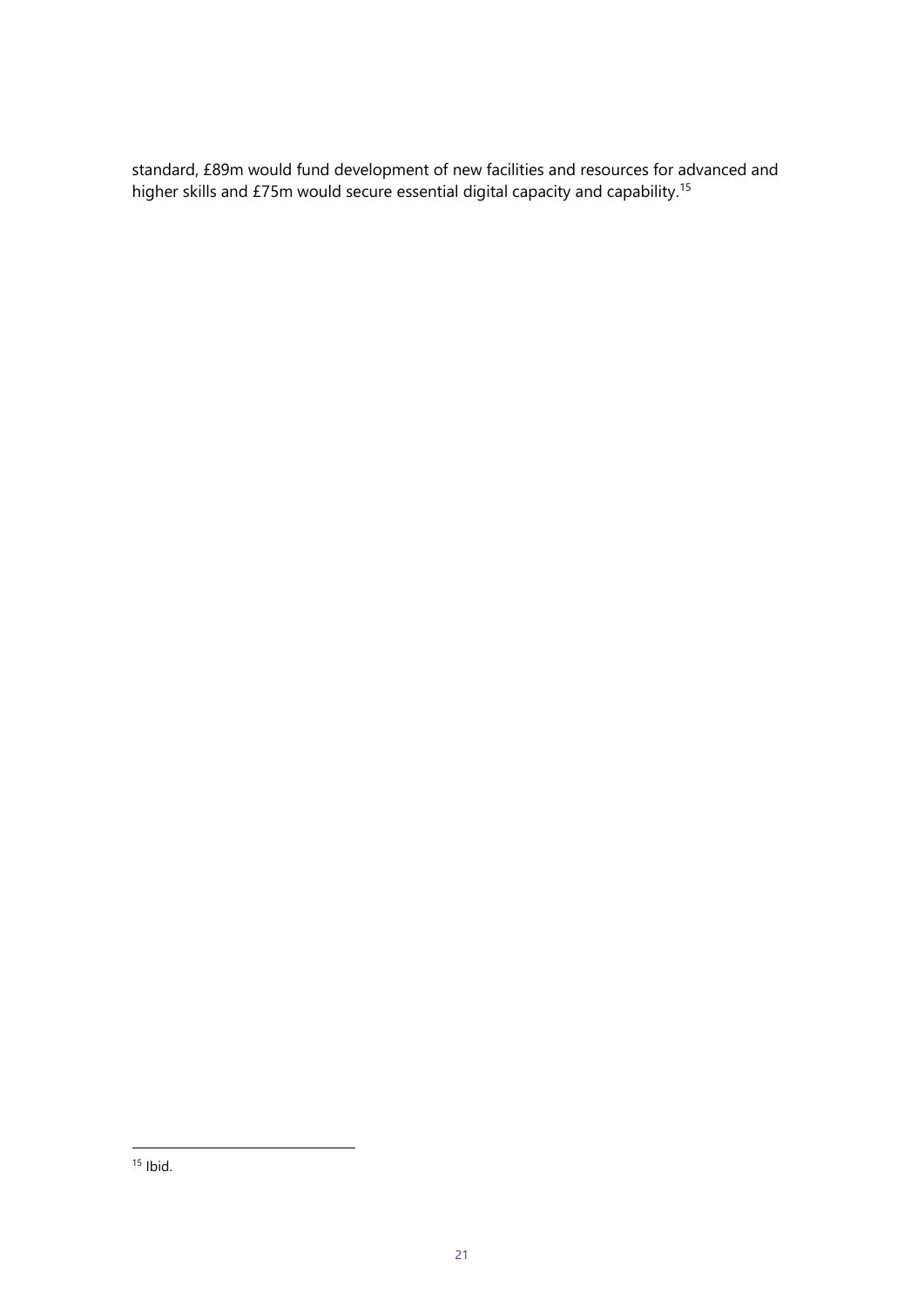## **6. Rebuilding public services**

Properly funded, well run public services must be at the heart of a strong economy. In normal times they educate us, look after our sick, vulnerable and elderly, keep our streets clean and safe and enable us to travel affordably. They were even more important during the pandemic, with public sector workers making huge sacrifices on the frontline in the fight against the virus. The wider economic recovery will also crucially depend on public services, from public transport to schools and nurseries, being properly funded and able to operate safely.

Yet public services went into the crises weakened by ten years of cuts and pay restraint, which had created major shortages and capacity issues in key areas such as social care and local government. Investment in public services is not only needed to address these issues, it will also increase jobs, get more money into workers' pockets and add demand to the economy.

After months of [publicly celebrating](https://www.tuc.org.uk/blogs/pay-freeze-no-way-reward-public-sector-workers-putting-their-lives-line) public sector workers, the government should reward their sacrifices with a pay rise and proper funding to repair the damage caused by austerity and build public service quality and resilience in the future.

Nationally, the TUC is calling for:

- government to reward public sector workers for the huge sacrifices they have made with fair pay rises that restore what they have lost through ten years of cuts and slow growth
- a new funding settlement for the NHS, local government, education and across public services to address the chronic under-funding of our public services, with funding for councils in deprived areas a priority
- a new settlement for social care that establishes integration and genuine parity of esteem with the NHS, includes proper funding and a care sector workforce strategy that supports standards, productivity and workforce development and is able to enforce sector-wide standards for both service users and workers.
- an end to the outsourcing of public services and services to be brought back in-house over a reasonable timeframe, except where there is a strong public interest case against doing so
- all providers of public services to be subject to the Freedom of Information Act and be required to make full details of contracts, supply chains and company information public, to ensure that public procurement practices deliver greater accountability and transparency in our public services
- the creation of a clearing house of all significant contracts across the public sector in order to evaluate their performance: this could be a public services commission, an enhanced National Audit Office or a new regulator.

While issues such as pay and funding will require action by national government, regional and local authorities can take important steps to improve the resilience and quality of public services by: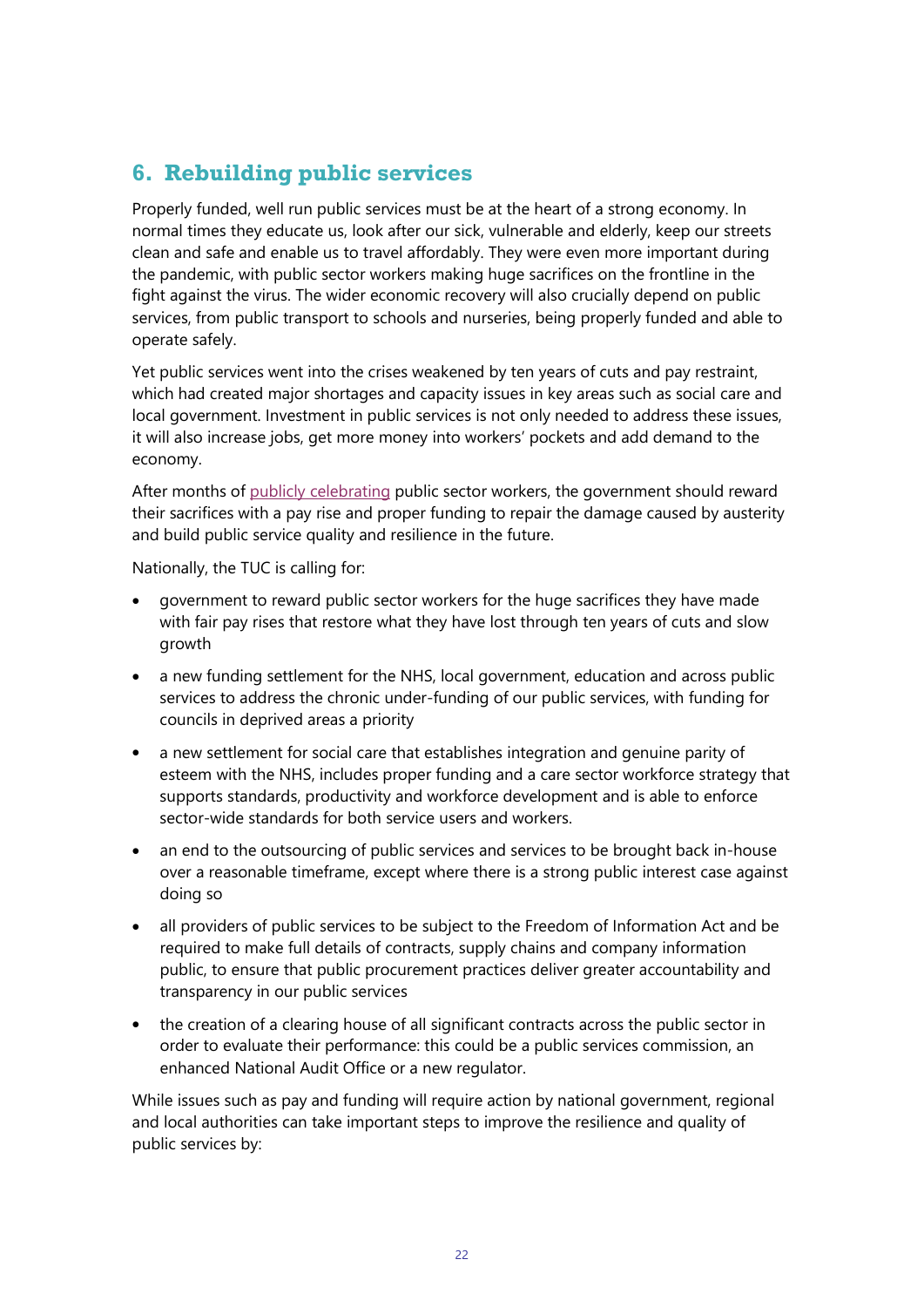- adopting a policy of all service provision being publicly managed 'in-house' by default in all public sector organisations, only outsourcing where there is a strong public interest for doing so
- reviewing existing contracts with a view to renegotiating and/or terminating such contracts where this is demonstrably in the public interest
- basing all commissioning decisions on a public interest test, with clear, measurable "make or buy" criteria to ensure the delivery mechanism chosen best promotes:
	- a public service ethos
	- accountability to service users and elected representatives
	- value for money in the round
	- quality service standards
	- long-term sustainability of the service
	- high-quality employment conditions, pay and pensions
	- integration of services.

Where there is a public interest case for going to the market, a social value procurement strategy should be put in place across all public sector bodies in the West Midlands and voluntary agreements and charters, promoted by trade unions and others, used to promote high quality service delivery and decent employment standards.